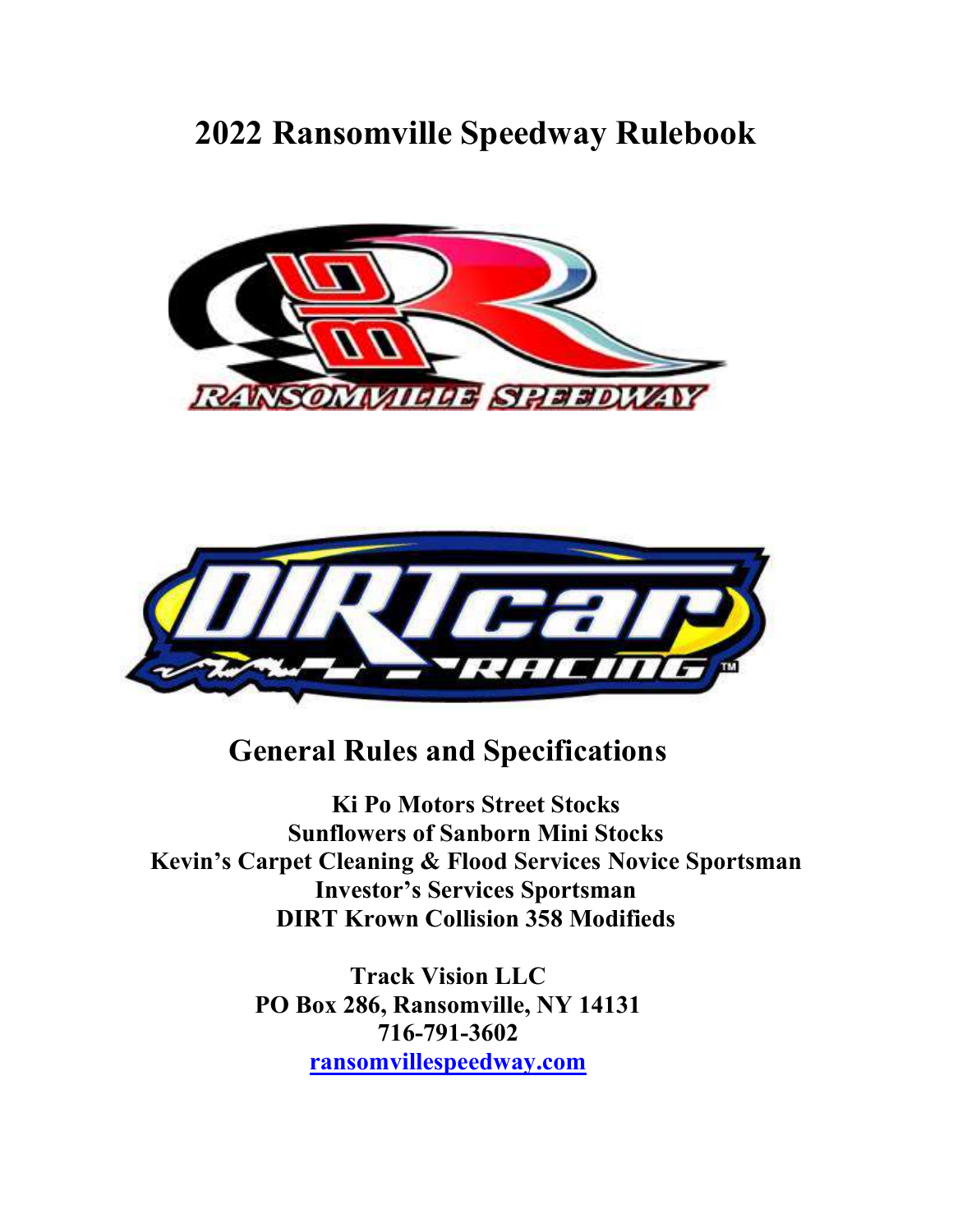### RANSOMVILLE SPEEDWAY RULES AND PROCEDURES

The officials of Ransomville attempt to be fair and yet maintain a certain amount of firmness in these rules to keep stock car racing on a par with the leading tracks of the United States. Our objectives have been Fairness and Safety. With each new season, we attempt to keep in step with the times in the face of rising costs. We have developed rules to minimize the cost of competition. Every organization, to be successful, must have rules and enforce them fairly. The cooperation of officials and competitors will assure our sport of a bright future. The management reserves the right to change any rule or rules if they feel it is necessary, and refuse any protest if they feel it is unnecessary and being used for harassing reasons. All fines, and/or suspensions will be in effect at all Ransomville events. Ransomville officials in their professional discretion shall determine the interpretation and invoking of the rules published herein.

### TRACK POLICY

The speedway is private property. Any person on this property without the permission of Ransomville owners is guilty of trespass and subject to penalties prescribed by law. Through your license and registration, you have been given the authority to be on this property in conjunction with racing activities. However, the Administration reserves the right to revoke and cancel this authority at any time that it is felt that your presence or conduct is not in the best interests of racing, your fellow competitors, the fans, management, and employees of Ransomville.

 It is ultimately the obligation of each participant to insure that their conduct and equipment comply with all applicable rules and regulations, which may be amended from time to time. No express or implied warranty of safety shall result from publication of, or compliance with, these rules. They are intended as a guide for the conduct of the sports and are in no way a guarantee against injury or death to participants, spectators, or to others.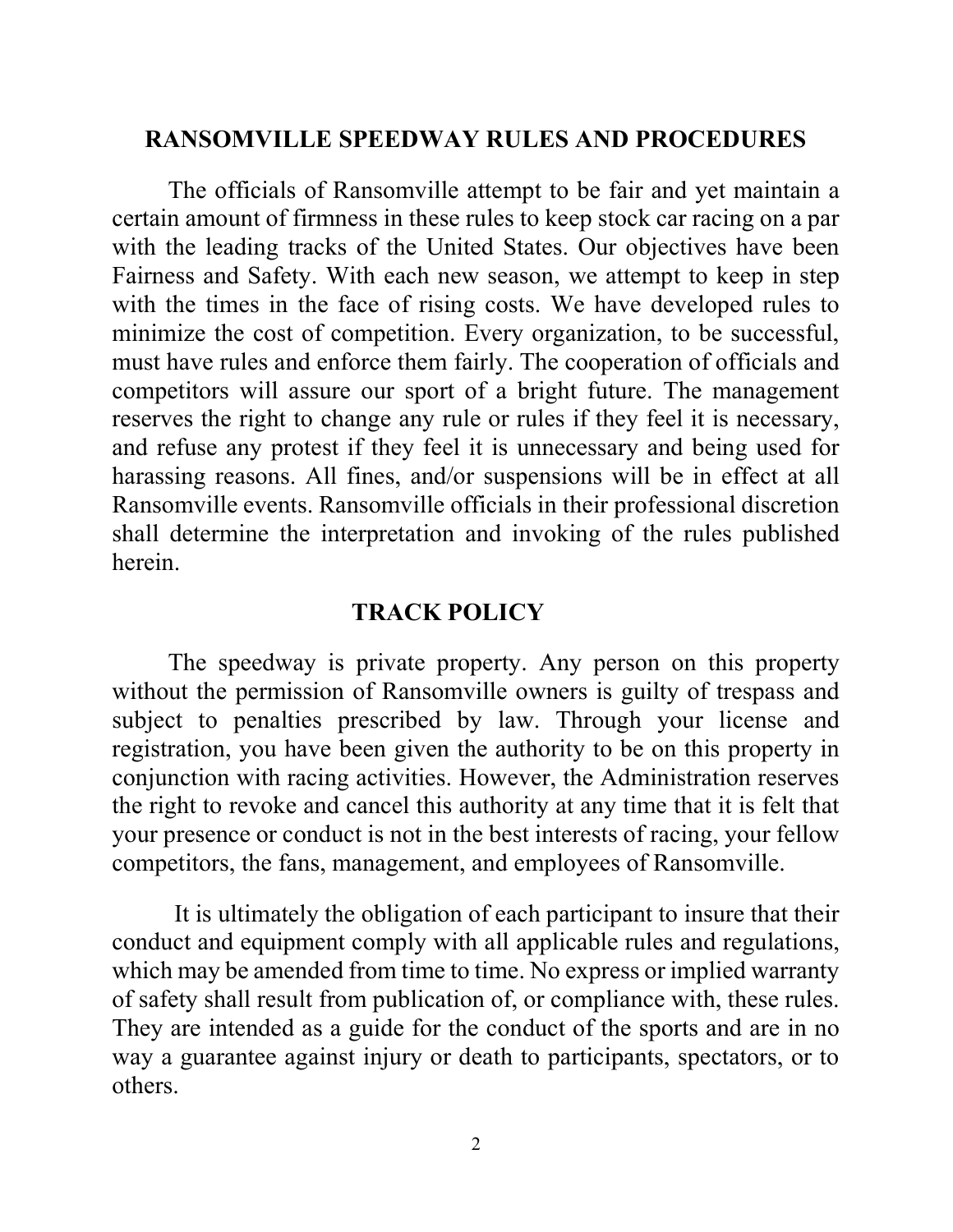### SOCIAL MEDIA POLICY

### Regarding social media posts on Facebook, Twitter, Message Boards, etc.

Everyone must be aware that posting in social media is like speaking into a live microphone. Media outlets can and quite often do pick up on social media comments. Be aware that all teams depend on their sponsors to race weekly. Everyone should respect the value of our fan base and sponsors. By the time an offensive post or tweet shows up, it is too late to stop the spiraling effect for Ransomville Speedway. You may feel that you cannot control the comments made in support of your initial comments, but that is not the case. Negative social media in any form about Ransomville Speedway, Ransomville Speedway officials, or racers will not be tolerated. Depending on the severity of the incident, fines or suspensions may be assessed. Please help us by speaking with your entire team of this policy.

### PARTICIPANTS BENEFITS

Posted on the office wall is a certificate of benefits which covers everyone signed in the Pits. You and your crewmembers are covered with as broad benefits as the racers in the major racing associations in the U.S. If any questions or problems come up about benefits, contact the Speedway management. K&K insurance does not cover ambulance rides.

### LIABILITY INSURANCE

Our liability insurance insures the race track, the car owner, driver, and sponsors.

### GENERAL INFORMATION

Every driver must inspect the racing surface and racetrack area to learn any defects, obstructions, or anything that in their opinion is unsafe and the driver shall report that condition in writing to the Race Director.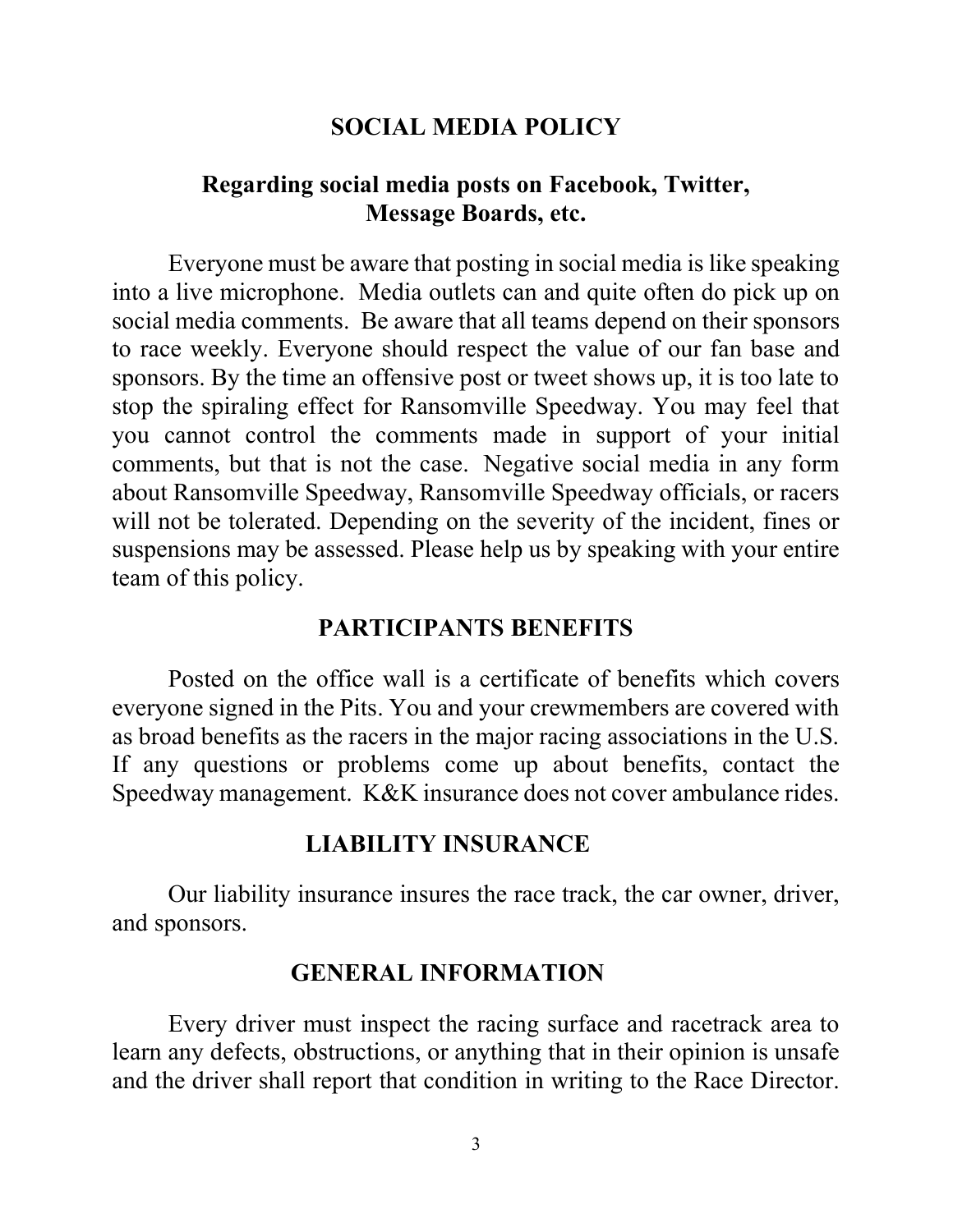Any driver entering any racing event is considered to have inspected the track and agreed all conditions are satisfactory, if not, THE DRIVER SHOULD NOT RACE. The further indicated that the driver is aware of these risks with full awareness and knowledge.

The speedway assumes no responsibility for damages to or loss of your equipment, vehicle, or any parts by any means, whatsoever.

### MINORS: Children under 17 years old. Require parents or guardians to fill out and sign a release form. A birth certificate is required.

### CLAIM INFORMATION AND/OR INJURY INFORMATION

It shall be the personal responsibility of all participants to refrain from taking part in any RANSOMVILLE SPEEDWAY event if they have been injured, are under the influence of alcohol or any controlled substance, or are in any way other than medically fit. RANSOMVILLE SPEEDWAY management, at their sole discretion, may deny participation of a person based on past medical conditions that may affect the safety of that person or other participants at a RANSOMVILLE SPEEDWAY competition. It is the personal responsibility of all participants to report any injuries suffered at RANSOMVILLE SPEEDWAY event BEFORE leaving the property of the speedway where the injury occurred. The participant must have an accident report filled out and given to RANSOMVILLE SPEEDWAY management and/or predesignated representative before leaving the premises. Failure to report an injury prior to leaving the speedway may nullify all injury claims to the speedway's insurance policies. If you have any questions or concerns, please contact the RANSOMVILLE SPEEDWAY office for clarification.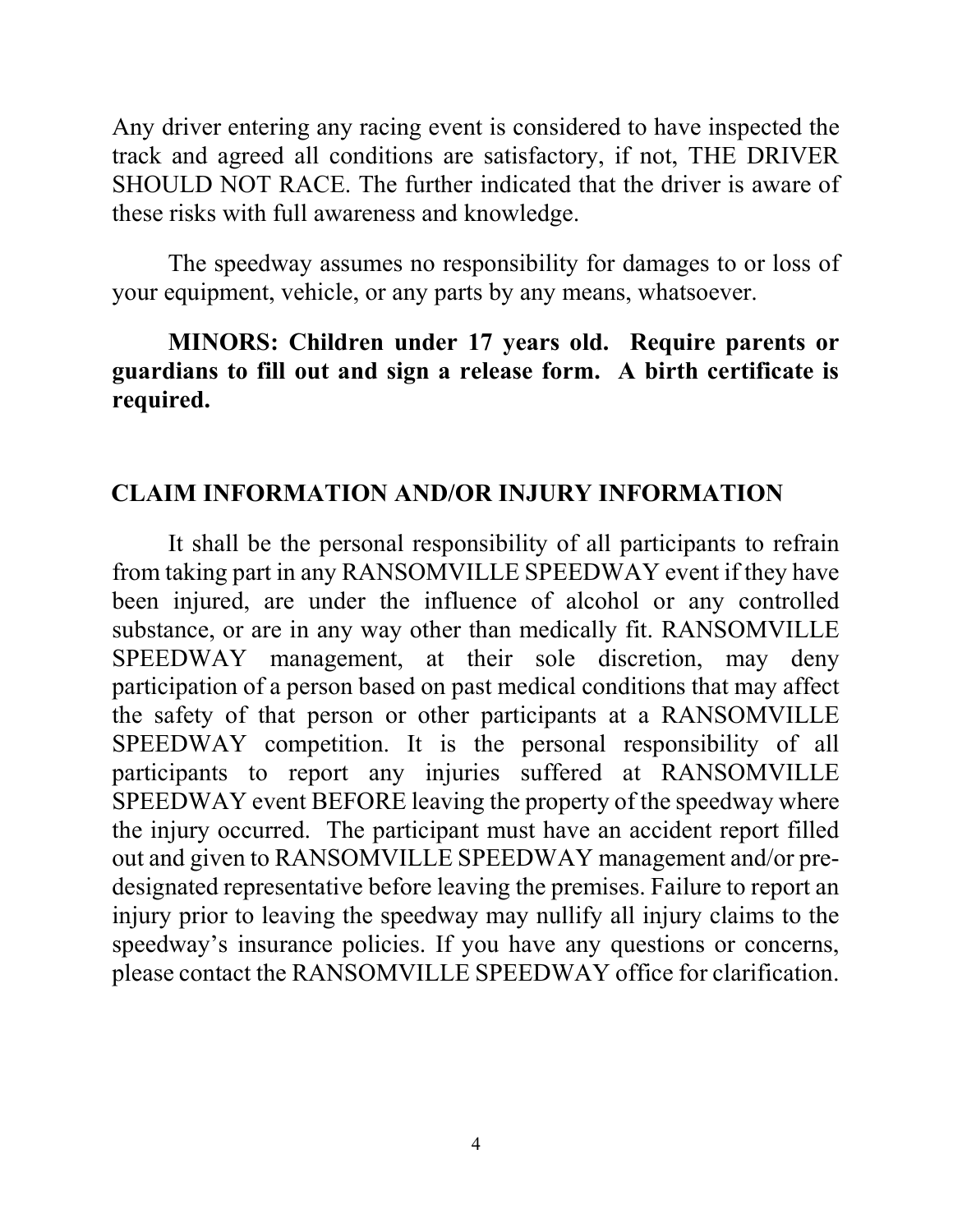# MEMBERSHIPS

- 1. Ransomville honors both DIRT Memberships and Ransomville Memberships. Drivers, Owners, and/or Crew Members may purchase a Ransomville Membership. Members are subject to conform to the rules herein.
- 2. Only Ransomville members will share in any season-ending awards/point funds/feature winner plaques, etc. If a driver and owner separate, both must be members to share point fund.
- 3. A membership is issued to one person and non-transferable. The license must be shown at each race meet in order to get a pit pass, and can only be used once at each race meet. Season end awards will be distributed at the annual awards dinner or opening day 2022.
- 4. Sunflowers of Sanborn Mini Stocks, Ki-Po Motors Street Stocks, Investor's Services Sportsman, Novice Sportsman, Krown Collision 358 Modified memberships will be \$75.00.
- 5. In the event a car is owned by a partnership or corporation, the membership will be issued to one person only. But corporate names may also appear on the membership application and license, and all point fund money will be issued in the name of the corporation.
- 6. Any member who permits someone else to use his/her membership license shall be fined not less than \$100 and/or be disqualified.
- 7. The Sheriff(s) reserve the right to eject and/or arrest anyone at their discretion.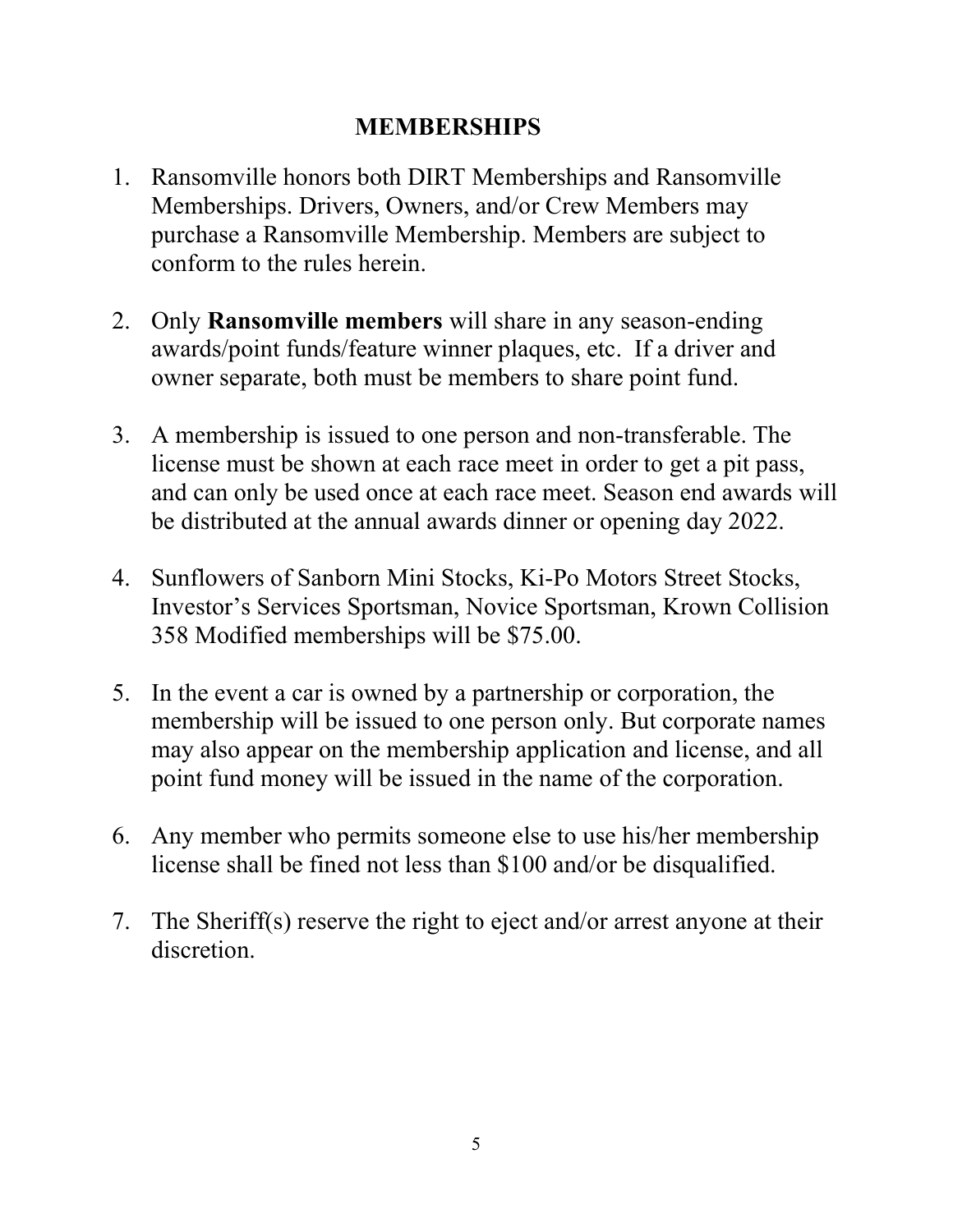### INCLEMENT WEATHER / CANCELLATION OF AN EVENT

In the event of rain or other conditions, it may be necessary for RANSOMVILLE SPEEDWAY management to adjust the order of the event schedule, length of races, practices and qualifying sessions, or to stop the program completely. Should this occur, the management shall make every effort to resume the schedule in a timely fashion if conditions warrant. It is their sole discretion as to what decision they make and their decision is final. Rain Check Policy: Cancellation or delay of an event will be the speedway management's decision. No money will be refunded for tickets or pit passes purchased.

FEATURE EVENT COMPLETION - One lap past the halfway point in a feature shall constitute a complete race in the event a race is stopped due to bad weather.

# HANDICAPPING

- 1. A car number will be reserved when buying a track license. Whenever possible, requested numbers will be assigned, but track management reserves the right to issue numbers in order to prevent duplications.
- 2. All numbers will be limited to 1, 2, or 3 digits. If 3 digits are used, two shall be primary numbers.
- 3. If numbers 3, 6, or 9 are used, make sure they are distinguishable. Do not let nerf bars block visibility.
- 4. The number of cars to be qualified in each heat will be announced before the first heat for each division.
- 5. If a driver qualifies 2 or more cars, the driver must drive the last car qualified in the feature race. The other cars are not eligible. Car and driver must be qualified except for guaranteed starters. In the event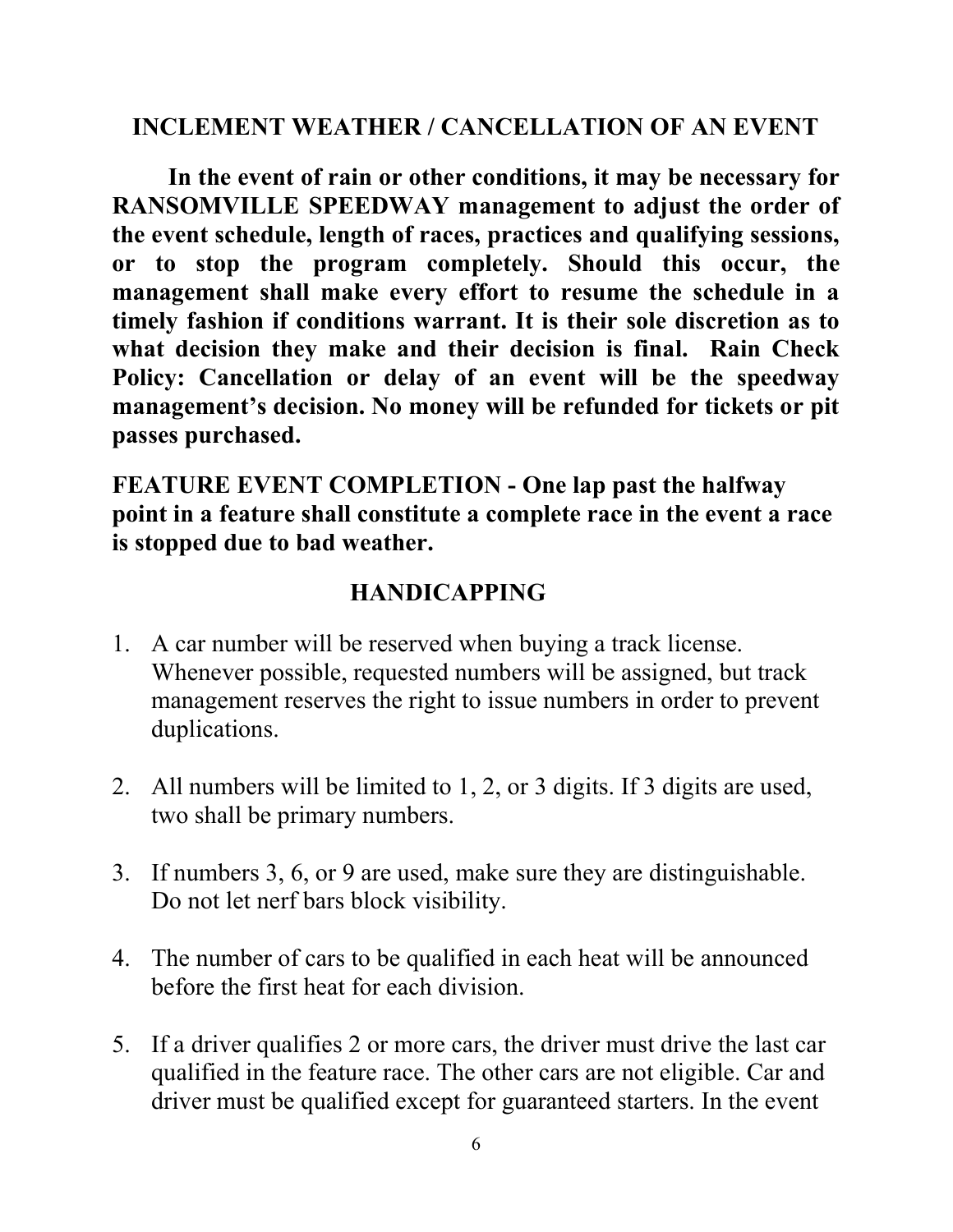the car the driver qualified is unable to compete, the driver may use another car but must start in the scratch position.

- 6. All driver changes must be recorded to the pit steward/race director. All drivers that change cars must go to the rear (driver's responsibility).
- 7. On postponed events, the driver is qualified.
- 8. No car or driver can compete in two (2) classes on a sanctioned event, unless approved by the race director.
- 9. Top 5 in point standings are guaranteed starters.
- 10. Driver and car must report to the pit steward by 6:30 to draw for starting position.
- 11. It is the driver's responsibility to read the pit notes each week. The notes are posted at the pit board each week.
- 12. Each week drivers will draw for their starting position for their heat.

### Weekly draw format:

- 1 9 cars: 1 heat and TOP 4 to redraw.
- 10 13 cars: 2 heats and TOP 3 from each heat to redraw.
- 14 17 cars: 2 heats and TOP 4 from each heat to redraw.
- 18 20 cars: 3 heats and TOP 3 from each heat to redraw.
- 21 24 cars: 3 heats plus a Consi
- TOP 4 from each heat to redraw.
- TOP 6 qualify from the heat.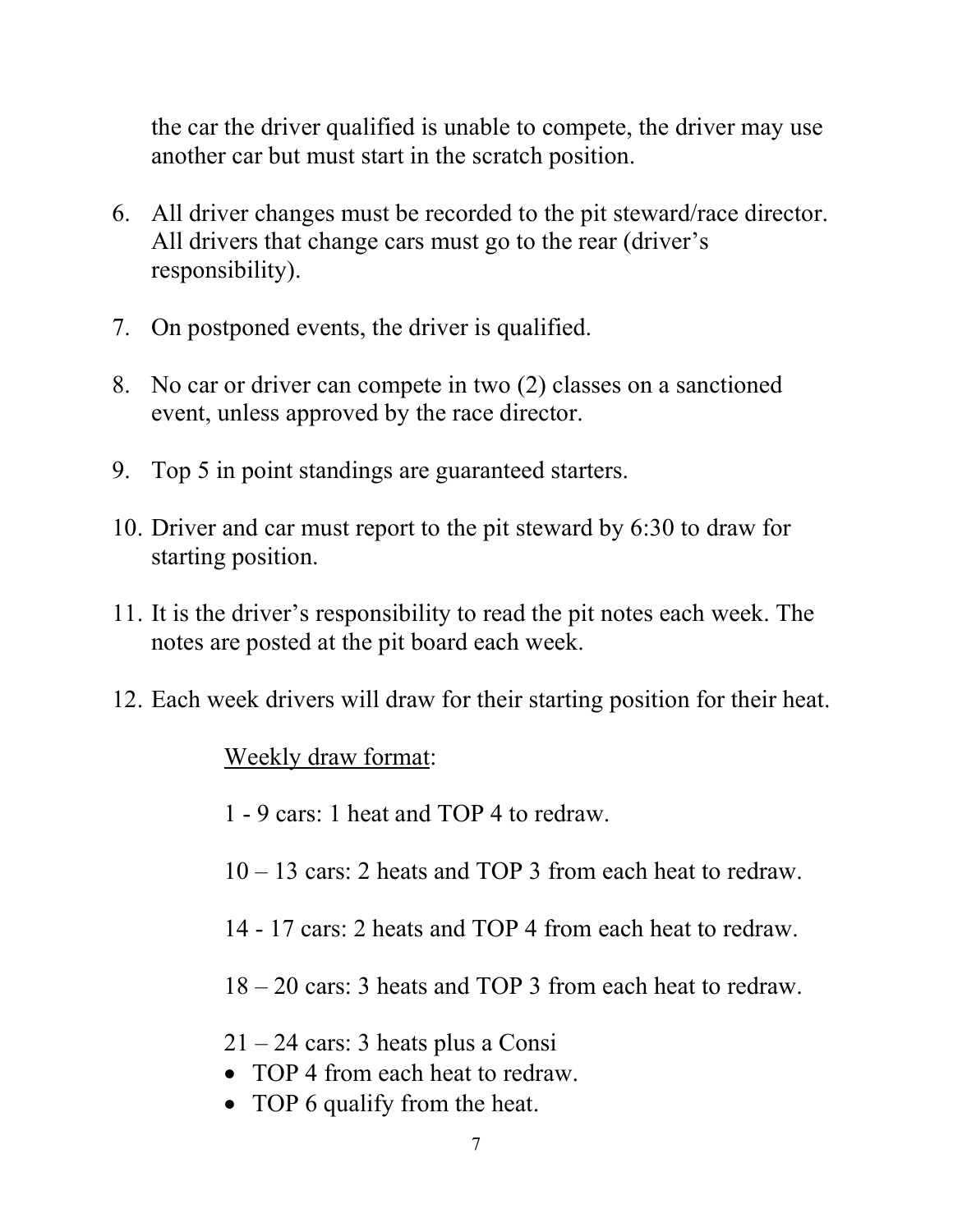25 – 27 cars: 3 heats plus a Consi

- TOP 4 from each heat to redraw.
- TOP 6 qualify from the heat.

28 – 36 cars: 4 heats plus a Consi

- TOP 3 from each heat to redraw.
- TOP 5 qualify from the heat.

The Previous weeks' winner will start no better than the last redraw position. With the following exceptions:

# DIRT Krown Collision 358 Modifieds Joseph Scholtisek Race Twin 20 Night Final Points Night Investor's Services Sportsman DIRT Trail Races (Bonesky Memotial) Sean Letts Memorial Final Points Night. Kevin's Carpet Cleaning Novice Sportsman Final Points Night. Ki Po Motors Street Stocks John Susice Memorial Kulesza Memorial Mateo Hope Memorial Final Points Night King of the Hill Sunflowers of Sanborn Mini Stocks Wilkinson Memorial Kulesza Memorial Scholtisek Race Final Points Night.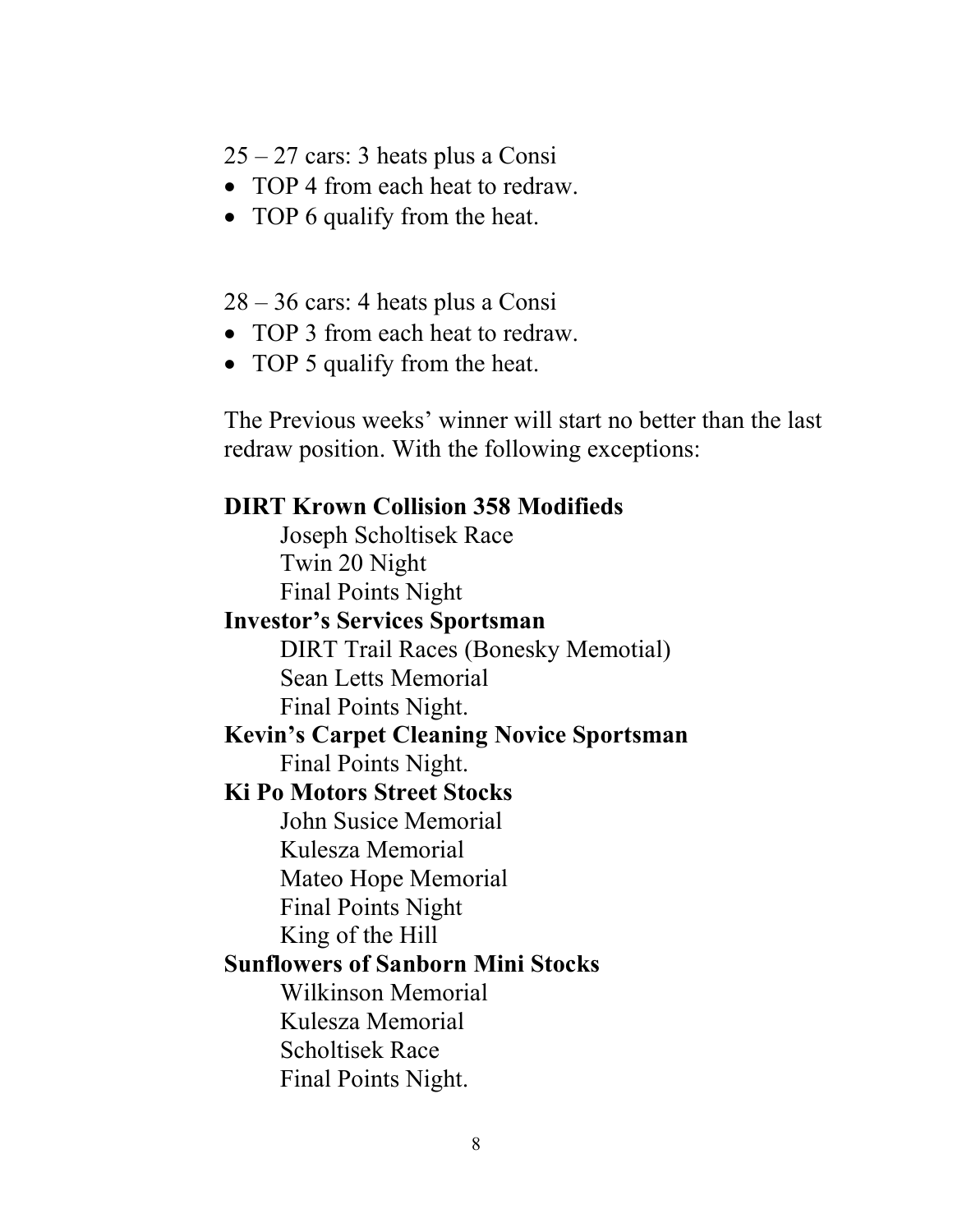13. For drivers new to a division the management reserves the right to start that driver in the tail of the qualified cars or tail of the field for feature event depending on where the driver qualified for the driver's first 2 weeks. (excludes the Modified division).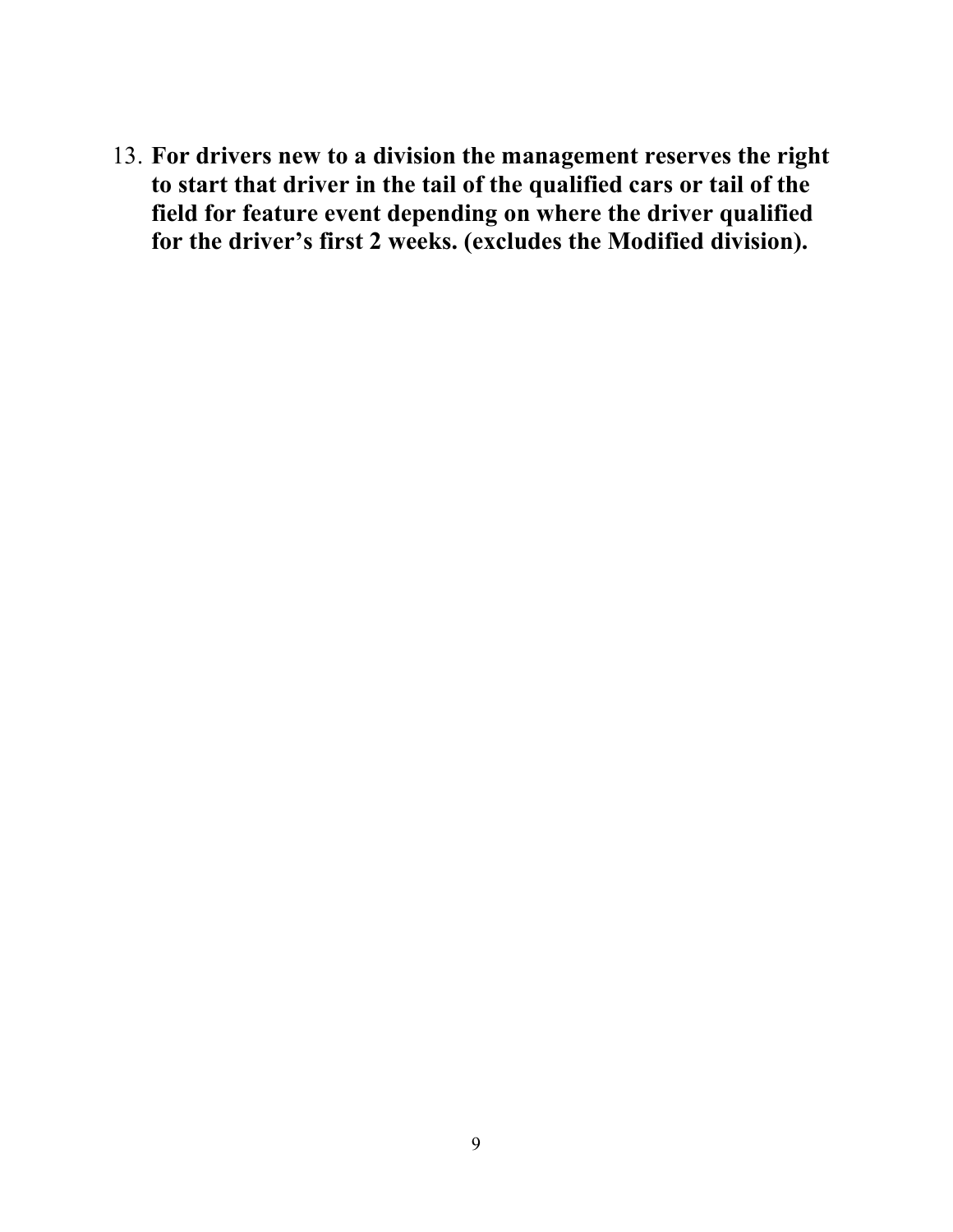# GENERAL RULES – ALL DIVISIONS



- 1. All cars should be neatly painted and carry numbers at least 18" high on both doors, roof, and rear back and 8" numbers on front. The use of number decals is acceptable, if the number is legible. All classes will be required to have their name properly displayed on the car with at least 6 inch (6") letters. No duplicate numbers. All cars to be adequately numbered with 18" high numbers on both sides, roof, and rear deck for scoring purposes consistent with the DIRT rules. No duplicate numbers. Cars must be neatly painted and lettered.
- 2. Take pride in your racecar and operation. Crews must also be neat and presentable. Be professional.
- 3. It is recommended that there be no solid black or dark blue paint jobs. All dark colored cars shall have a contrasting light color somewhere else on the car. This is for your safety.
- 4. Director of Tech reserves the right to request body sheet metal to be replaced and painted should it get beaten out too badly.
- 5. All vehicles shall have an ignition switch, which is easily accessible within the driver's compartment. The ignition switch should be labeled ON/OFF with a bright colored paint.
- 6. The fuel shutoff valve shall be labeled ON/OFF with a bright color and mounted to the right side of the driver.
- 7. Two (2) throttle return springs and a steel toe loop in gas pedal is recommended.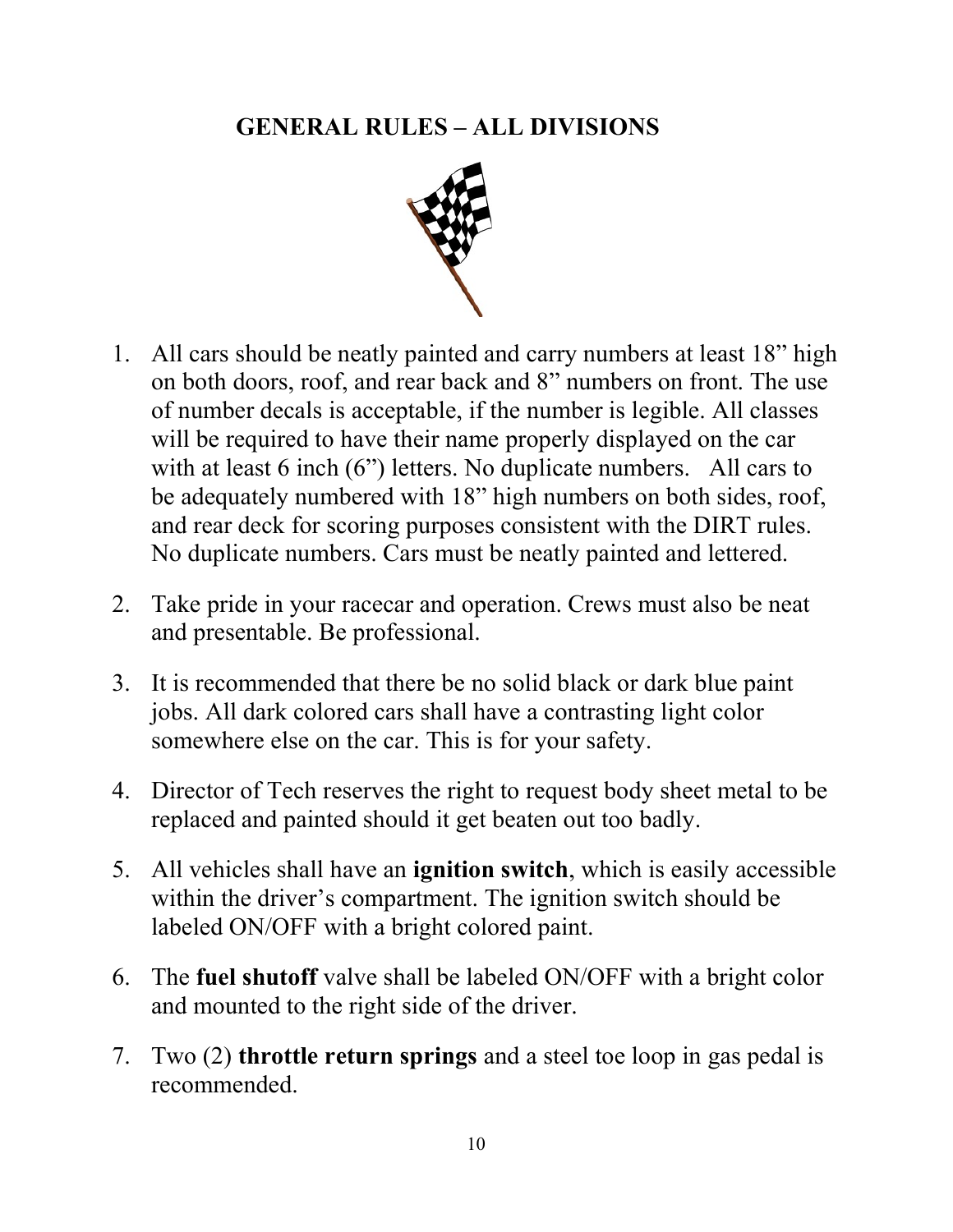- 8. All cars must carry operable fire extinguishers capable of putting out fuel and oil fires.
- 9. All cars must have a fire extinguisher mounted within reach of the driver. Fire extinguishers must weigh between three (3) and five (5) pounds. The only exception is if the car has an on board fire suppression system for the car.
- 10. NO drums for fuel on track premises. This is an insurance regulation.
- 11. AMB Transponders, i.e. one-way radios, will be mandatory for all divisions. The frequency used will be 454.0000 (instituted 2018 season).
- 12. All drivers must wear a 2010 or newer Snell "SA" approved full face helmet and a clean SFI driver's suit free of rips, quilted or with underwear, gloves, foot socks and shoes to SFI specifications.
- 13. Head and neck restrain devices will be mandatory in all classes! The head and neck restraint must be SFI 38.1 approved and display a legible and valid SFI 38.1 label (Instituted in 2018).
- 14. No "FOR SALE" signs or any wording painted on the car that may be offensive. Information will be supplied in the pit area for announcements.
- 15. If a car has a part that no one else has, and it's not mentioned in the rules, it's not assumed legal. Ask first.
- 16. If something is not in the rulebook, DO NOT ASSUME IT'S LEGAL! Ask first!
- 17. Any removal of modifying of any part numbers or casting numbers will deem a part illegal and subject to disqualification.
- 18. These rules are current rules and supersede any rules from the past.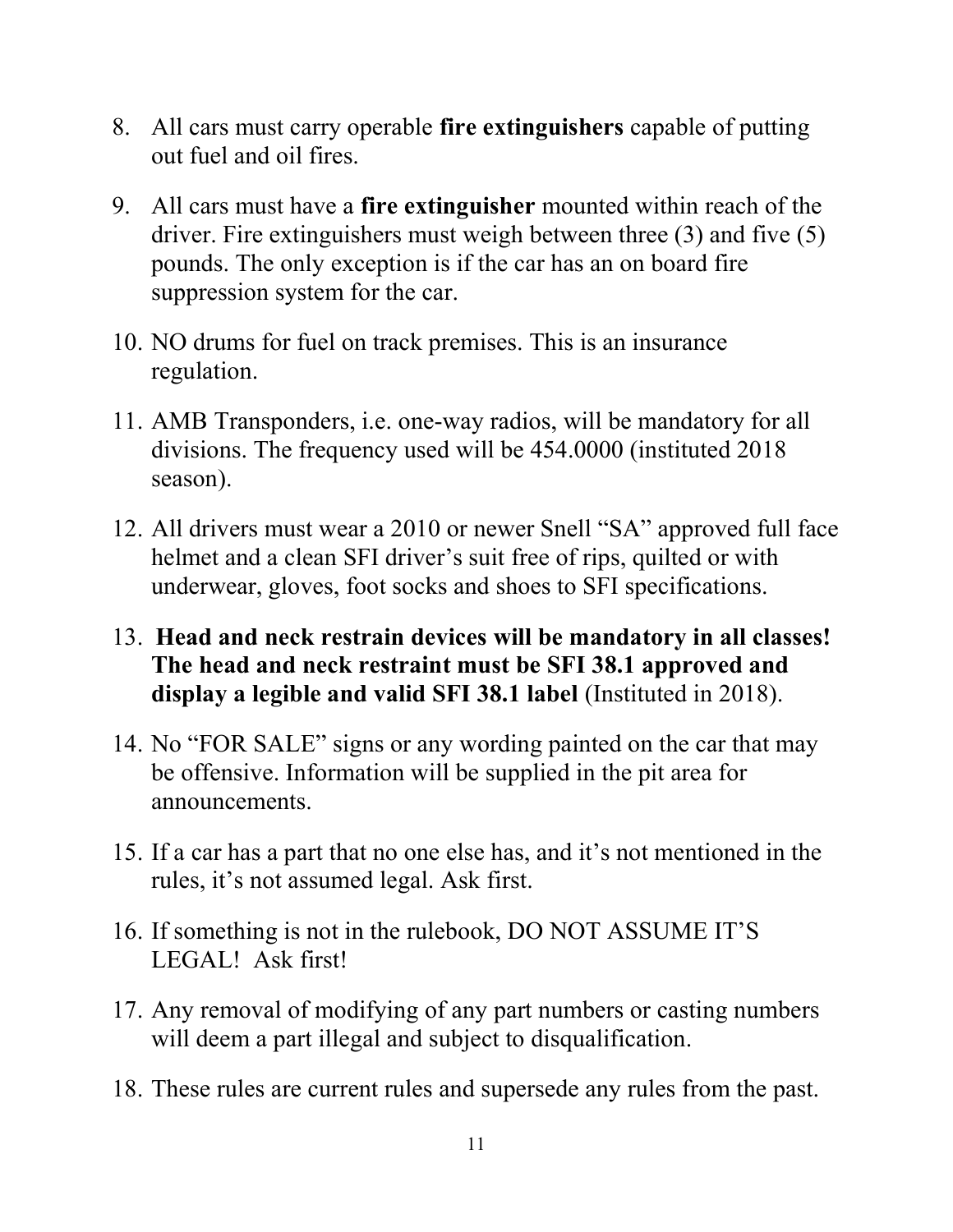- 19. All decisions by the officials at the track involving race procedures are final.
- 20. All decisions by Tech Officials involving rules, rule clarification, disqualifications, etc. are final.
- 21. It is the responsibility of the driver and pit crew to read and understand any pit notes for each week. These notes are either posted on the pit board or handed out as a pit addendum sheet.
- 22. Any question about any of the rules will be handled the following during week regular business hours.
- 23. PURSE COLLECTION PROCEDURE Payoff will be made after all cars have passed post-race technical inspection to the driver (or pre-arranged designated representative). Purse money will be distributed from the grandstand Main Office window following the event. Only those DESIGNATED will be allowed to pick up the purse money. No multiple pick-ups! RANSOMVILLE SPEEDWAY is not responsible for purse monies signed by other parties! Those not able to pick up their purse money may do so at the following event at the grandstand Main Office window.

# 24. THE PROMOTOR RESERVES THE RIGHT TO CHANGE OR ALTER ANY RULE OR PROCEDURE AS DEEMED NECESSARY.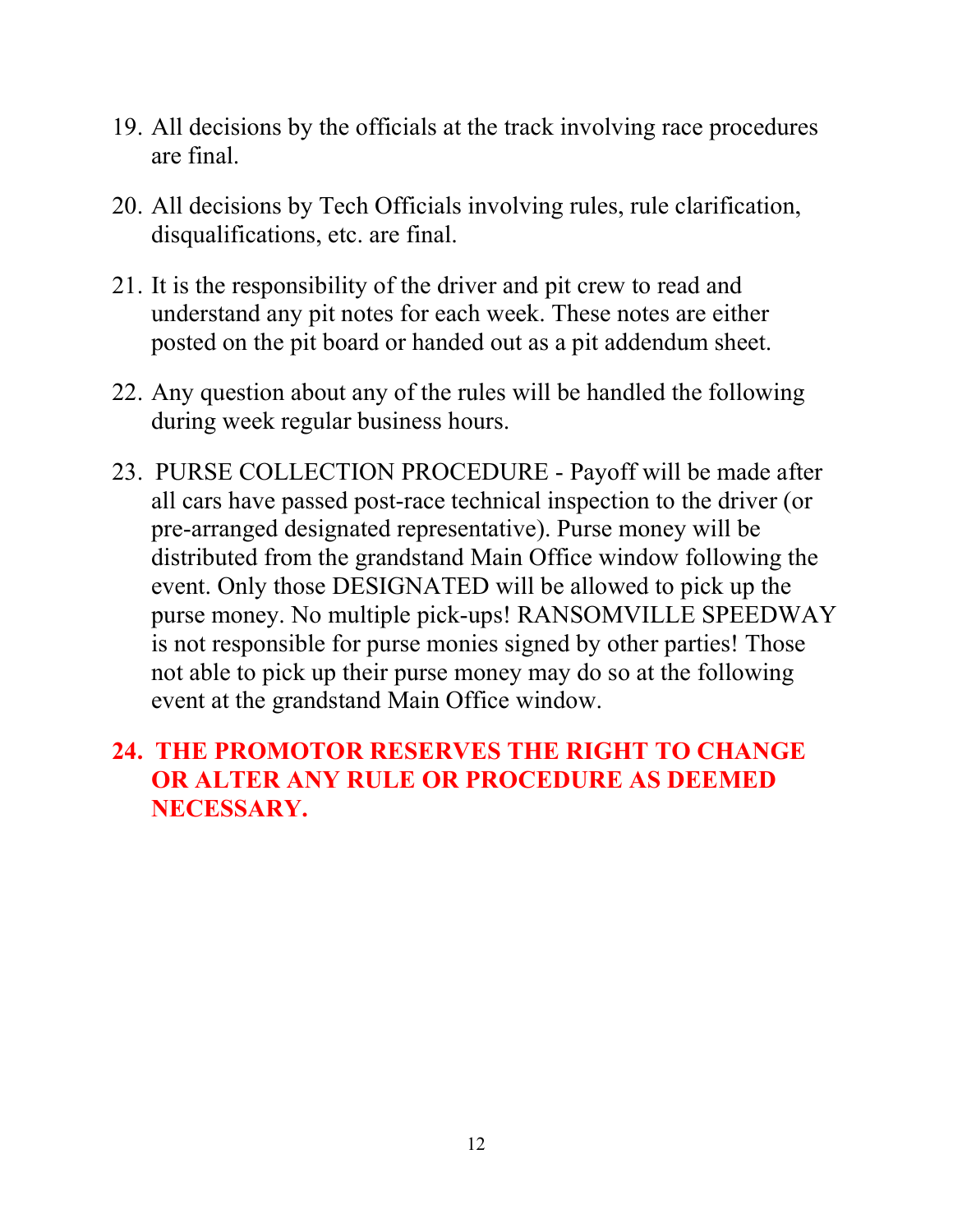### **CONTINGENCIES**

Ample space must be left on a designated spot of the car, to be set forth by the officials, for participating RANSOMVILLE SPEEDWAY sponsor decals. For the Investor's Services Sportsman, Krown Collision 358 Modifieds, and Kevin's Carpet Cleaning & Flood Services Novice Sportsman Novices these decals must be displayed at all times in the following locations:



Ki-Po Motors Street Stocks and Sunflowers of Sanborn Mini Stocks

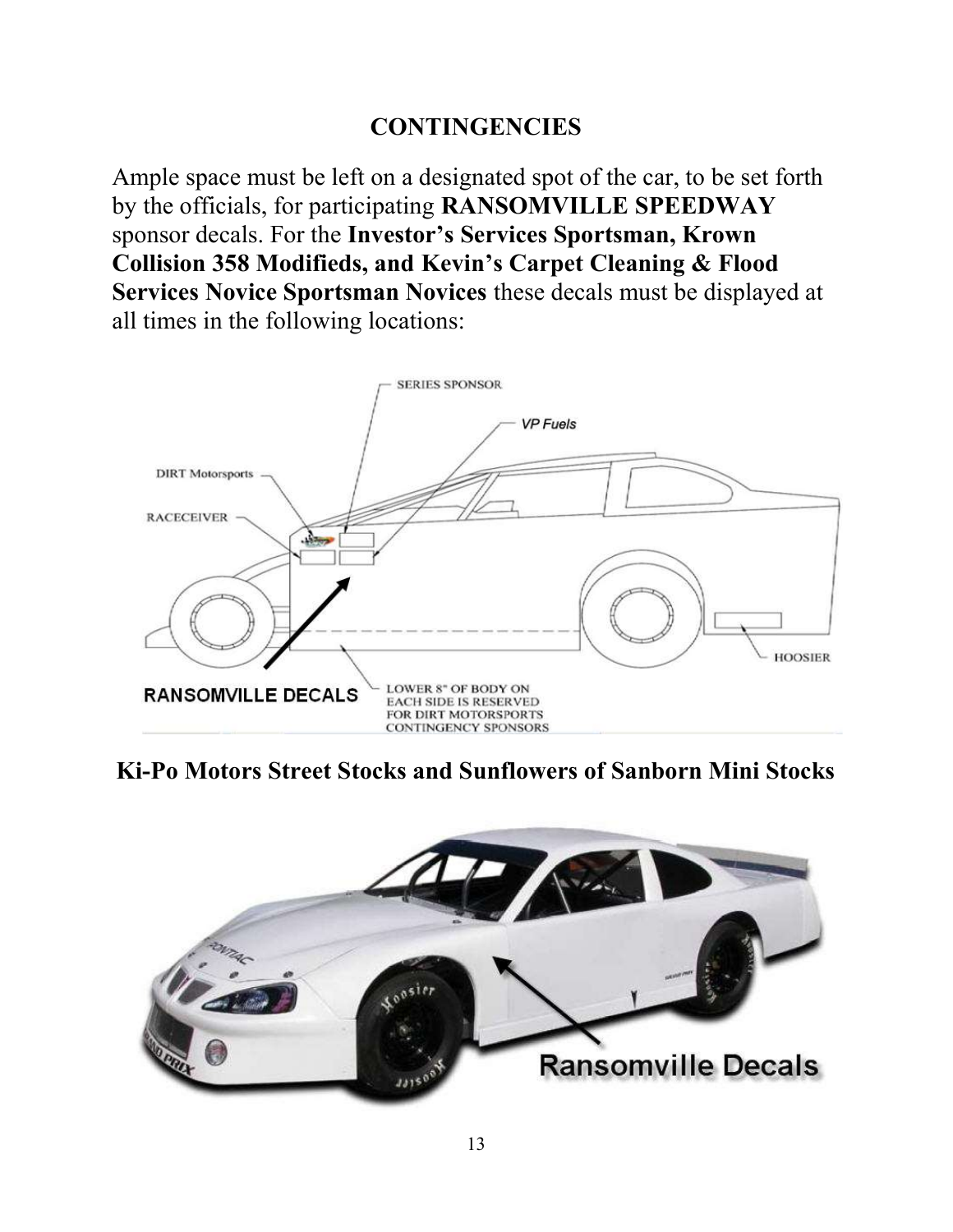# PROCEDURAL RULES– ALL DIVISIONS

- 1. All decisions by the officials at the track involving race procedures and tech are final. Videotapes are not admissible as evidence for protests.
- 2. Practice is scheduled before racing time. All practice laps are at the discretion of the starter. No practice whatsoever unless the starter, race director, pit steward, tow trucks, safety crew, and safety equipment are in position. Practice is for a set time with no guaranteed set number of warm up laps for each class.
- 3. No drinking of intoxicants by any participants allowed at any time before or during the racing program, or any evidence thereof by any driver, owner or crew member.
- 4. At all races, driver assumes responsibility for the action of their pit crew in every respect. The driver is the only spokesperson for the car and pit crew.
- 5. No one shall enter judge's tower during the racing program. All officials have radio or phone contact with the judge's tower and can straighten out any problem.
- 6. Anyone deliberately disobeying an order of any official may be subject to a fine and/or suspended. The car that they are connected with will not be allowed to participate in future events until fine is paid.
- 7. No excessive speeding in pit area.
- 8. Only safety crews and wrecker crews will be allowed on the track in the event of any accident. At no time will any of the driver's crew be allowed on the track.
- 9. No repairs to cars are to be made on the track at any time. You must pull off the track to make any repair no matter how minor. During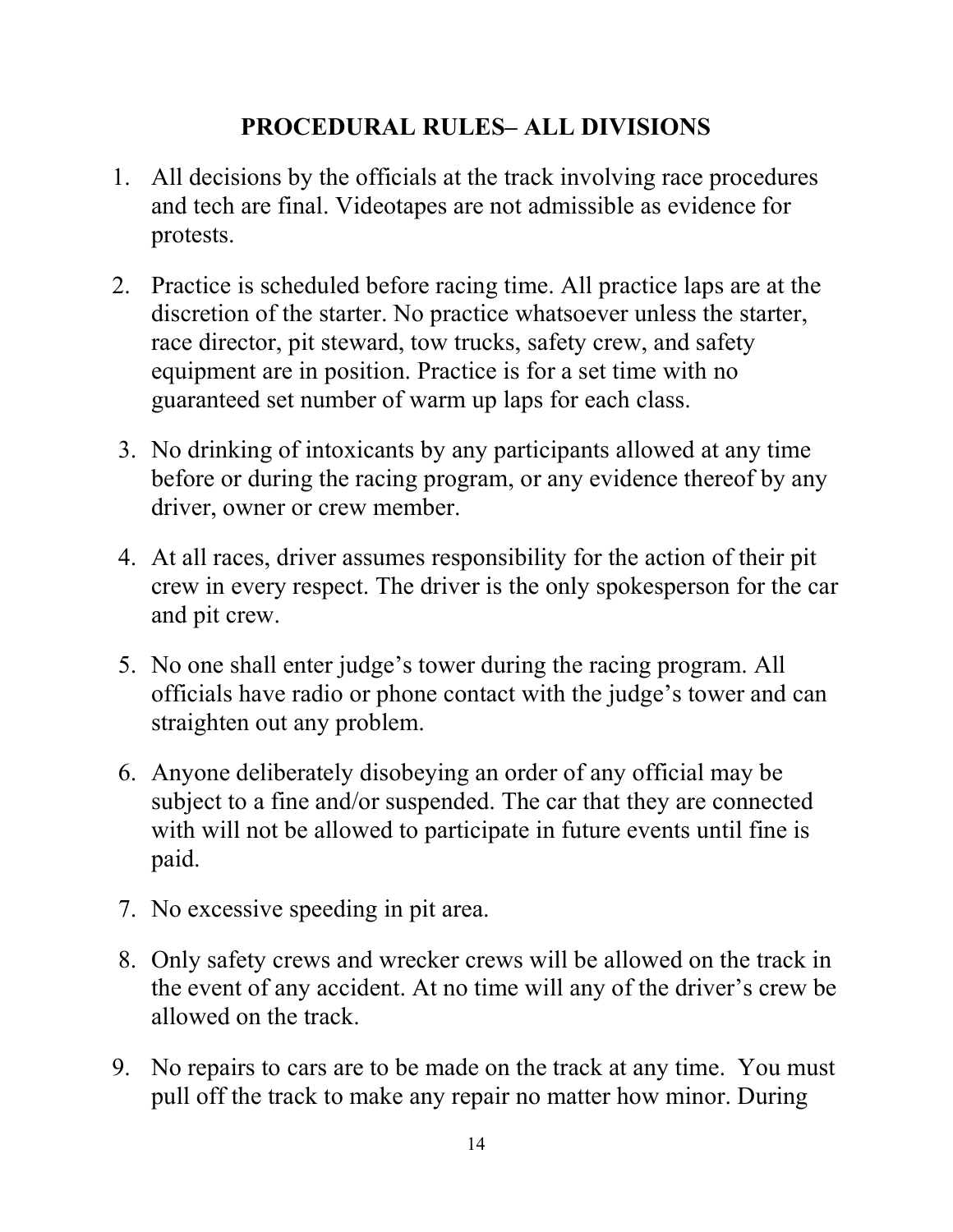restarts, if a car needs any attention and pulls off the track for any reason, this car must restart in scratch position.

- 10. Each car will start each event on his/her own power or will go to the rear.
- 11. All equipment is subject to the approval of track officials. No equipment will be considered as having been approved by reason of having passed through inspection unobserved. Any equipment which does not conform to specifications or tolerances contained in this rule book will not be eligible for approval during 2022.
- 12. All cars must take the green flag to be eligible for payoff and points.
- 13. All drivers must be ready to compete and have their cars in line before each event enters the track or will be sent to the rear.
- 14. The starter has complete charge of track while racing. No protest allowed on starter's decision.
- 15. If there is an accident before the first lap is official, the field will be completely restarted with the car or cars bringing out the caution going to the rear of the field.
- 16. On a caution or red flag, any car going to the infield or pit area must return to the rear of the field.
- 17. The yellow flag signifies caution and the caution flag will be given to the first car passing the starter. After the yellow flag is displayed, cars must hold their position until either the green flag is again displayed or the red flag, which would automatically stop the race.
- 18. When caution is displayed, the lap of which the leaders are about to complete will be counted. Likewise, when the race is restarted, the next completed lap will also be counted.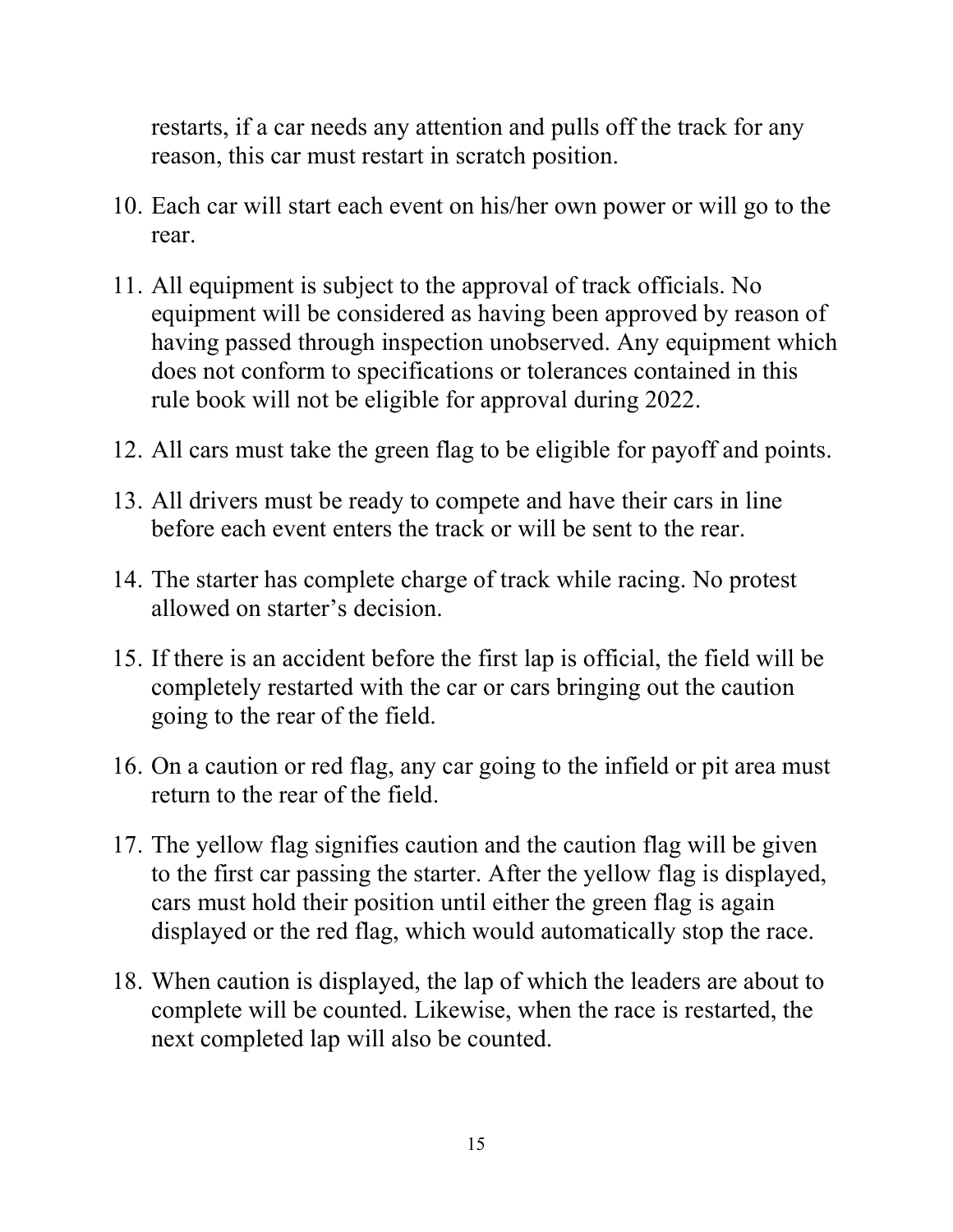- 19. Any car falling out of position during a caution flag must pick up their position whenever the driver picks up their momentum again. If the field passes the car, the driver must fall in at the rear. The only exceptions are if the car is coming to the start-finish line to either check their position or inform the starter of track hazards. (This rule is designed to keep the race under as little delay as possible. Sometimes it will work to a driver's advantage, other times disadvantage, but as long as the rules are understood, there will be little or no problem getting restarted.) NO racing back to Start/Finish line.
- 20. Any car involved in or spins to avoid an accident where the yellow flag is displayed must pick up position in the field wherever they fall in. All others must maintain position.
- 21. Passing under caution will be penalized two (2) positions for each car passed. When the caution flag flies, cars will fall into single file, passing car giving way to the lead car. The passing car must be completely ahead to assume the forward position.
- 22. The driver receiving the checkered flag in any feature race must bring their car to the starting line and must participate in victory lane ceremonies. The race winner is to remain in victory lane until released by track official in charge of the event.
- 23. For DIRT 358 and DIRT Sportsman features, restarts will be double file until the final five laps, and then single file. All other classes will be double until  $\frac{1}{2}$  way. The track reserves the right to revert to a single file restart at any time if there have been excessive cautions, as determined by the Race Director.
- 24. Any driver causing excessive delays in a race, such as spinning out three times on his/her own will be disqualified at starter's discretion.
- 25. Any driver guilty of violating any of the flag or light rules will be penalized at the discretion of the starter.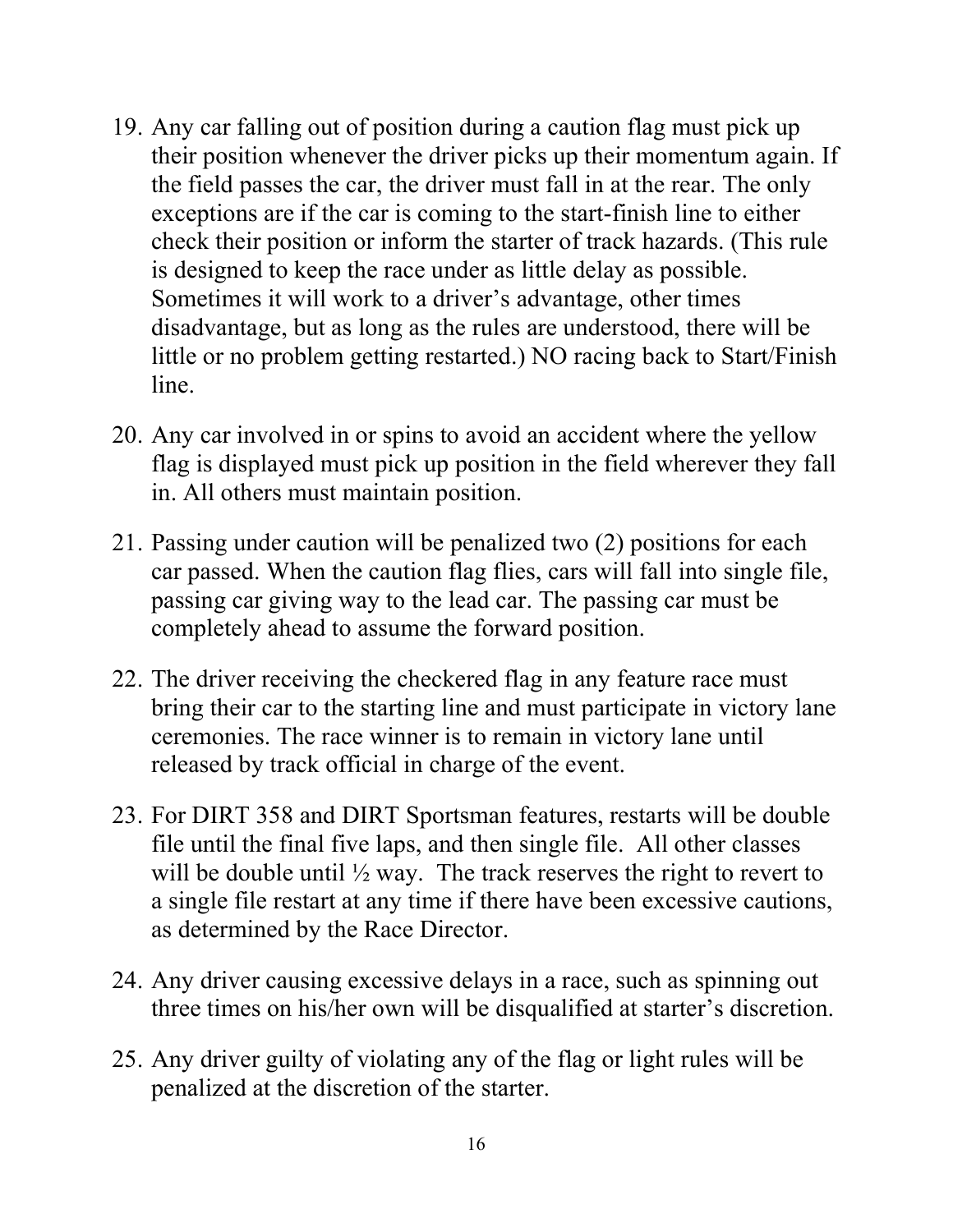- 26. Rough riding will be left up to the discretion of the starter. If he feels that the occasion warrants, whether intentional or not, the driver may be penalized accordingly for their actions. Fined driver will not be allowed to compete until the fine is paid.
- 27. Once the field of cars is lined up and the starter signals the drivers to be ready, preliminary laps may be set at the discretion of the officials. During the preliminary laps, if a car does not maintain its designated position in the starting field, the car may be repositioned in their discretion.
- 28. The race begins at the commencement of pace laps, but scoring and official distance begins when the green flag is displayed.
- 29. Any drivers caught jumping before the green flag is displayed will be set back two (2) cars for every car passed prior to the race start.
- 30. Any driver new to a division will be under a probationary period.
- 31. No person will be permitted to ride on the outside of a car at any time.
- 32. Cars going through tech are allowed to have three (3) of their crew working on the car. Please help us to keep others away from the car going through tech. It will allow you and us to do our jobs quicker.
- 33. If a car spins and causes a yellow, that car will restart wherever they pulled back into line, as determined by the Race Director. If a car pulls out of line during a caution period (for example, spinning to avoid an accident), that car will restart wherever they pulled back into line, as determined by the Race Director. Drivers that spin out on the track must try to get going immediately and not stop the race. If anyone is deemed to be deliberately stopping a race, they will be black-flagged and relegated to the pits.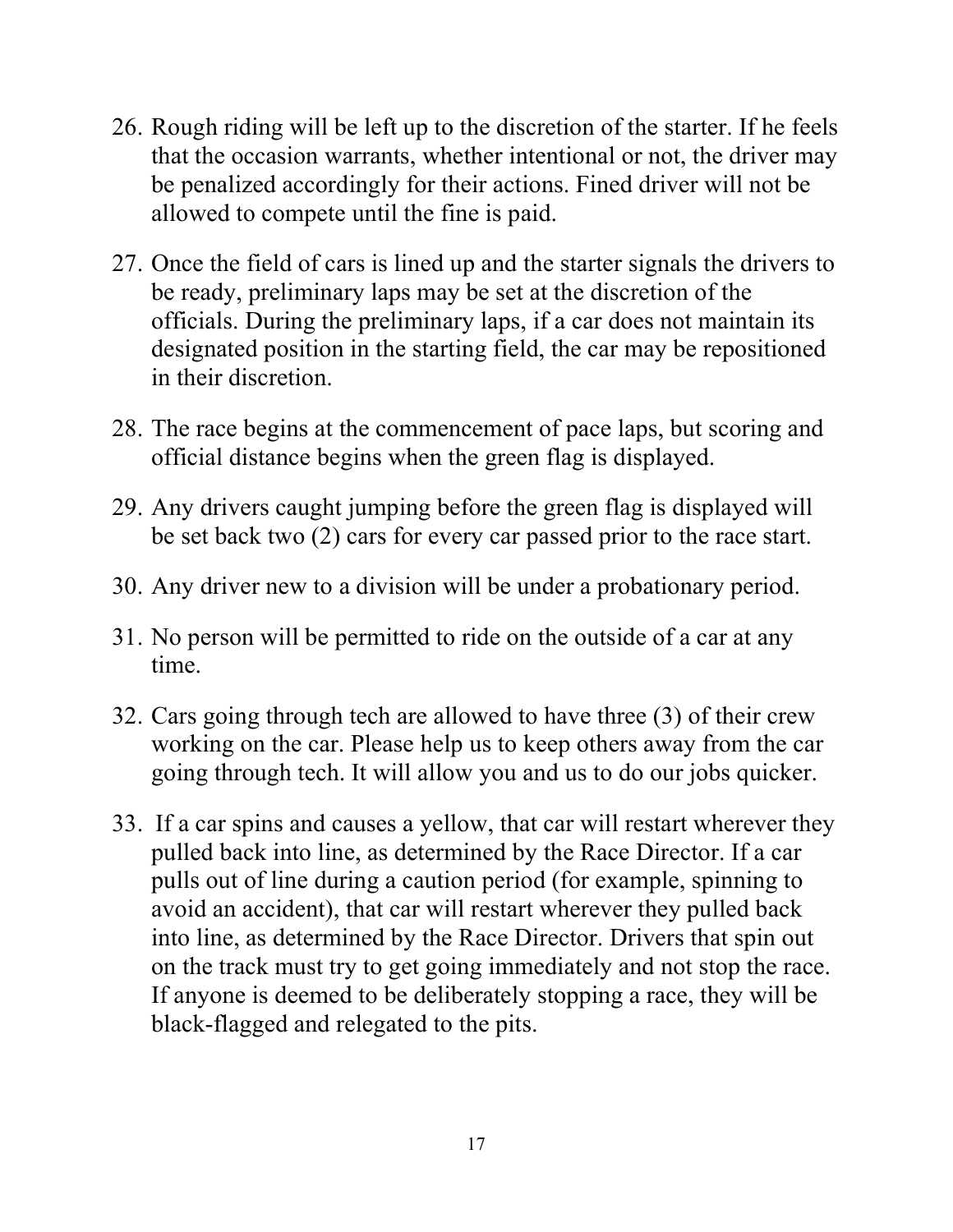- 34. When given the black flag, the driver has one lap to pull off the track. The car will be scored for only one lap after it is given the black flag.
- 35. AMB Transponders, i.e. one-way radios, will be mandatory for all divisions. The frequency used will be 454.0000.
- 36. UNSPORTSMANLIKE CONDUCT: There will be no harassment of officials, safety crews, ambulance crews, spectators or other drivers and crews. Any unsportsmanlike conduct suspension of the driver and car. Drivers are responsible for the actions of all pit crew members and will be penalized accordingly for their actions. Anyone who willfully or maliciously uses a race car on the track or in the pits to injure, destroy or damage another person or property will be suspended plus subject to arrest. You are all professionals and are expected to conduct yourselves accordingly. The driver and pit personnel should stay in their designated pit spaces. Anyone in an argument or fight at another team's pit area will automatically be at fault and suffer the penalties designated to the offense.
- 37. Any driver who exits their car without permission or an emergency may be disqualified from that event. If you are in a safe place on the infield and the race remains green, do not take off your helmet or unbuckle your safety harness until you are brought safely back into the pit area. It is strongly recommended that the pit crew have a flashlight ready, to indicate to the tow truck driver where their pit stall is located.

In the event a driver abandons their car, such car will be towed into the infield, where it will remain until the conclusion of all the evening's races, anyone causing a disturbance at the flag stand, scorer's tower or on the track with an official may be suspended, fined or both. All personal property brought to the speedway by a team MUST be removed with them when they leave. This means tires, racecar parts, drained oil, etc. Please clean up after yourselves. Thank you in advance for your cooperation!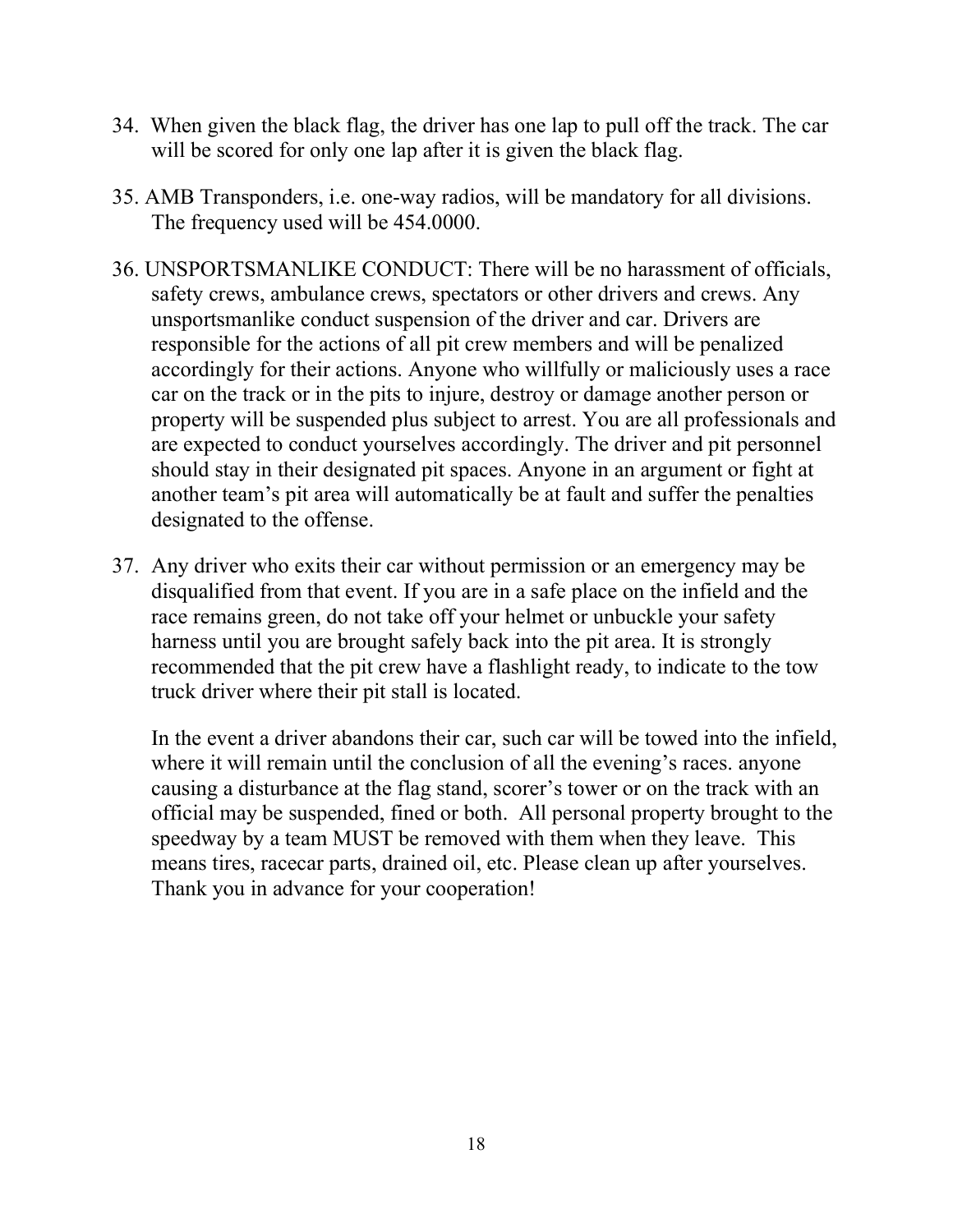# PROTEST PROCEDURES AND RULES (For DIRT 358 Modifieds and DIRT Sportsman, refer to 2022 DIRT Rulebook.)

- 1. Any affected driver or owner may, as a matter of right, protest any violation of the rules, including specifications, for the feature event only, subject to the limitations within this rule book. Visible protests must be made 10 minutes before feature events in writing, along with a \$50.00 protest fee. If a tool or mechanical device is needed by an official to determine a car's rule compliance that is not a visible protest situation.
- 2. For the purpose of a subsequent appeal, and Ransomville official's measurement is presumed to be correct, absent a showing of a mistake or prejudice. No Protests shall be made in the final 2 point nights of the year.
- 3. All protests involving a particular event must be in writing specifying matter of protest and must be received by Ransomville officials no later than ten minutes following the checkered flag falling for the affected feature. Any competitor who institutes a tech tear down inspection must tear down their car as well. Each separate protest must be given to the pit steward accompanied by a \$100 protest fee (U.S. Funds), with the following exceptions:

(A) P & G Test \$100.00 (U.S. Funds) (B) Any protest that requires opening a motor/transmission. (i.e. Bore and Stroke, Pull Pan etc.) \$300.00 (U.S. Funds). \$250 (U.S.) going to the protested car if legal. \$250 (U.S.) returned to the protester if car protested is illegal. \$50 (U.S.) goes to inspector in each instance. (C) \$100 each additional item protested.

4. All protest fees must be paid by the protesting team. No grouping together of teams to protest will be permitted!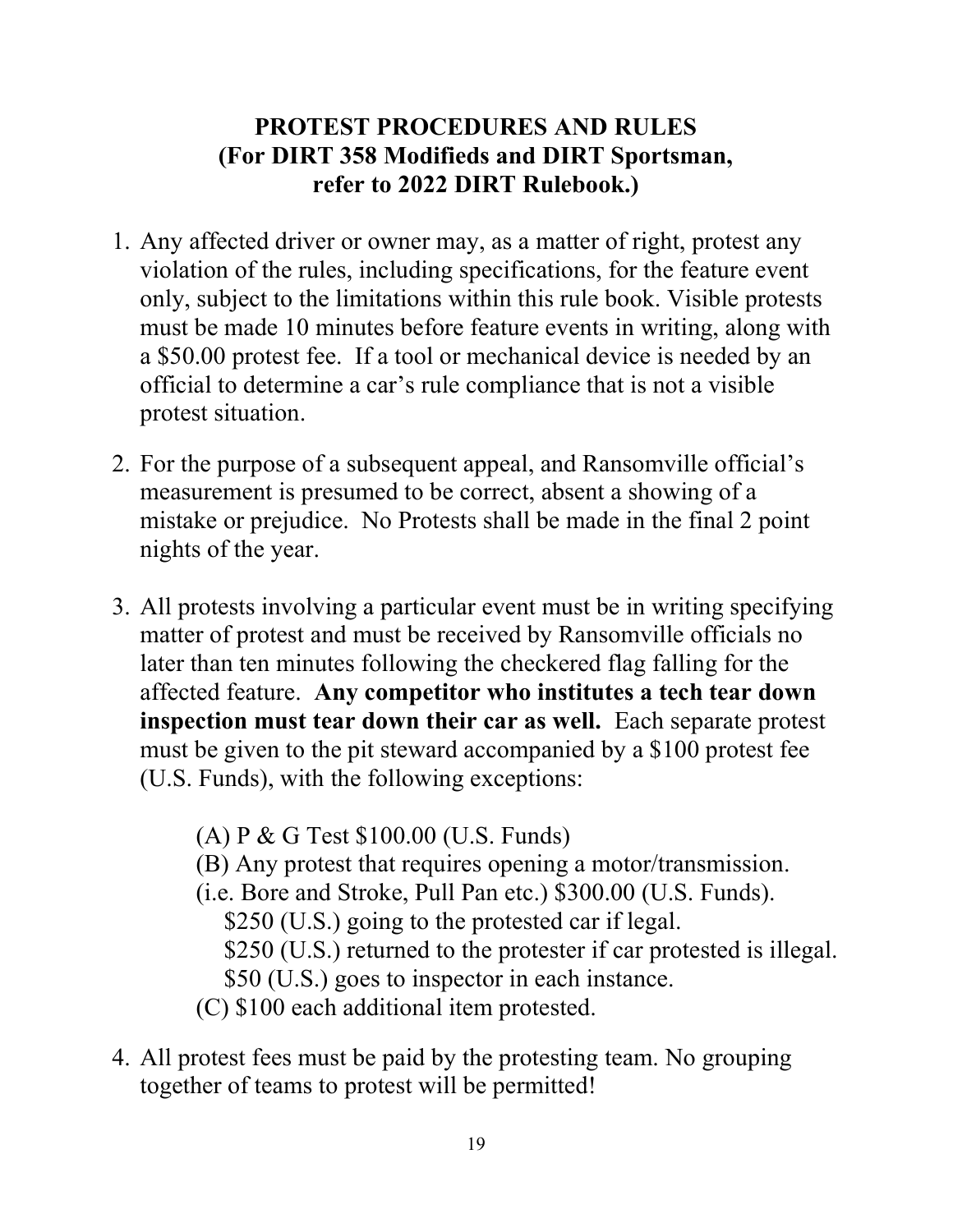- 5. A protest of race results may be verbally made to the pit steward within five minutes of the official announcement of the order of finish. A recheck of scoring will then be made if necessary and these results will be considered final. Only driver protests on racing results will be considered by the scorers. No appeal of the scorers' final decisions will be permitted.
- 6. Any car found illegal under protest, and/or pre- or post-race inspection at the discretion of officials shall receive a fine and/or loss of track points, and/or loss of finishing position for that event, and/or receive last place points and money, and/or outright disqualification from that event, and/or definite or indefinite suspension from Ransomville Speedway at the discretion of the chief tech inspector at that track!
- 7. If a race result is protested, the track promoter can, at his/her discretion, delay purse distribution until the matter is ultimately decided by the appellate board. Ransomville Speedway reserves the right to refuse any protest if the protest is deemed unnecessary and/or being used for harassing purposes.
- 8. Track scales are the official scales at each race event. No protest or appeal is permitted on the weight of the car as measured on the Track Scales.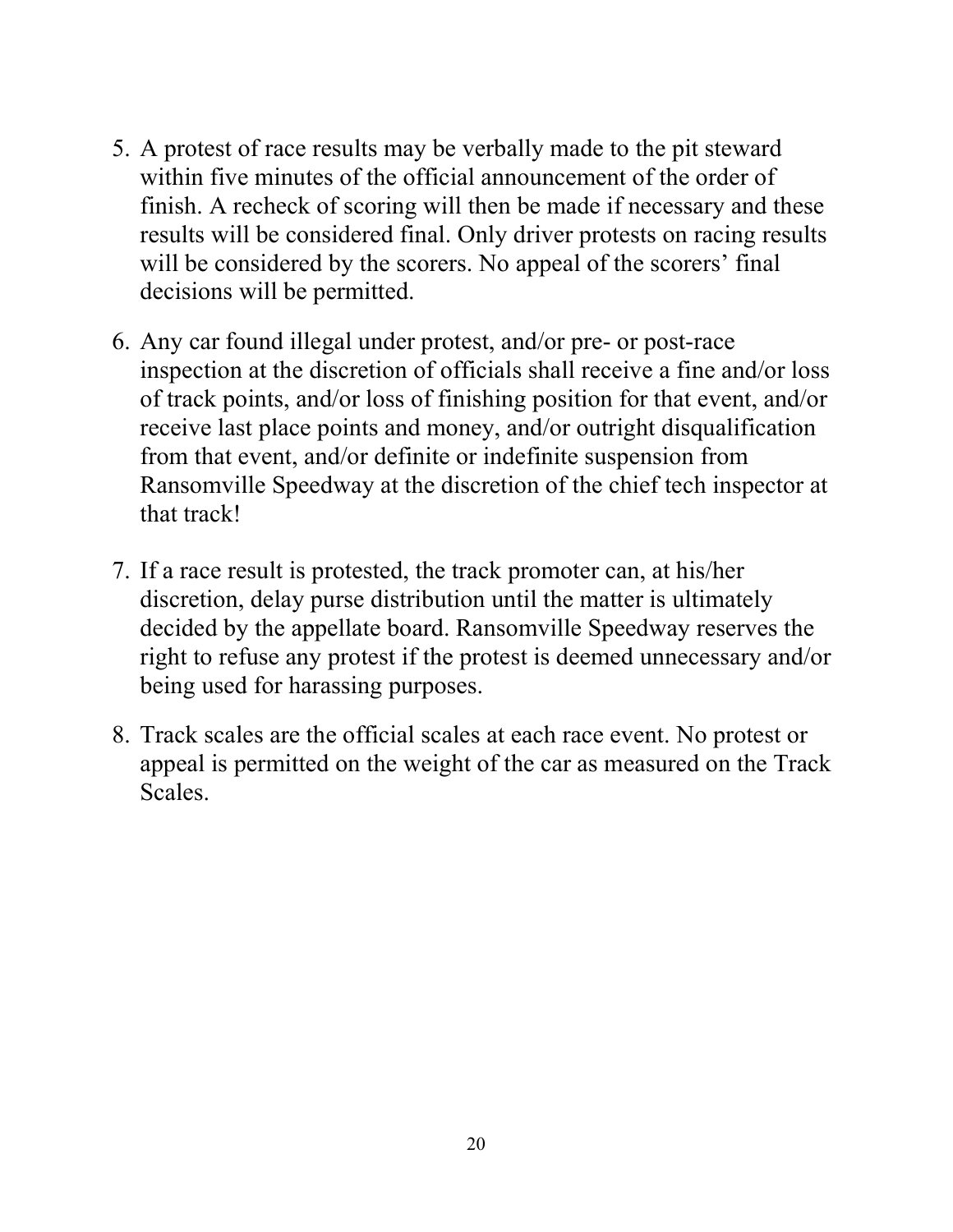### POINTS SYSTEM– ALL DIVISIONS

- 1. Track points will be awarded for all events, unless sanctioned event is by invitation or otherwise stated. The number of cars in the heats, consolation and feature events are determined by the handicapper.
- 2. Track points will be awarded to drivers only with memberships. Drivers and owners must have track membership to obtain points or point fund moneys.
- 3. In the event of a driver change during a point race event, the driver of the pace lap will earn the points based on their car's finish.
- 4. Point funds will be awarded to the owner of the race team as stated on 2022 memberships. Point fund money will be awarded at Banquet or Opening Day of the following season.
- 5. \*\*\* NEW IN 2022 \*\*\*

In the event that a tie should occur in the final Championship Point Standings at the end of the season, the tie will be broken using the following tiebreakers in order; Most feature wins, most second place finishes, most third place finishes, etc.…, until the tie is broken.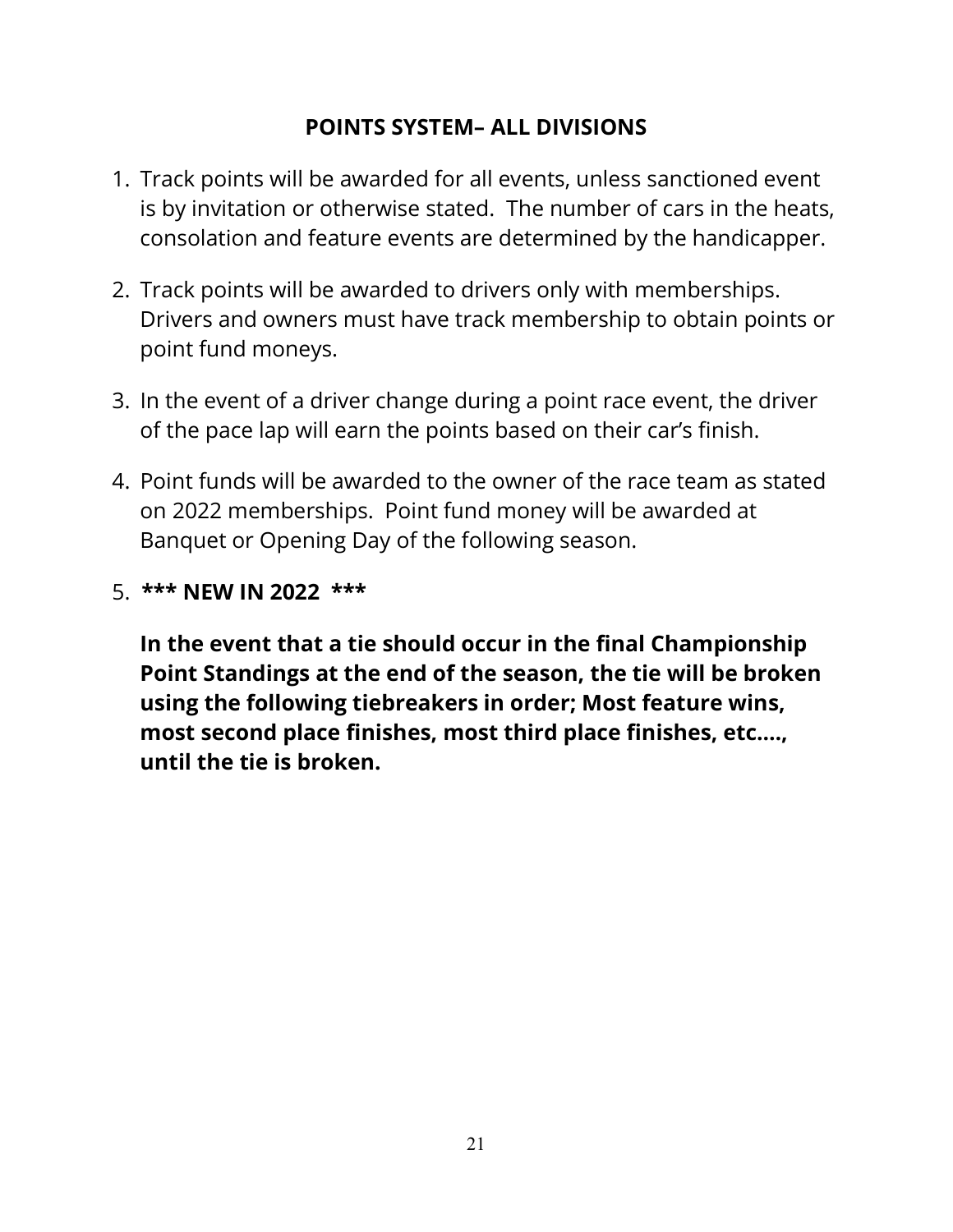# 2022 Points Breakdown:

| Finish         | Regular |  |
|----------------|---------|--|
| Position       | Event   |  |
| 1              | 60      |  |
| $\overline{c}$ | 56      |  |
| 3              | 52      |  |
| 4              | 50      |  |
| 5              | 48      |  |
| 6              | 46      |  |
| $\overline{7}$ | 44      |  |
| 8              | 42      |  |
| 9              | 40      |  |
| 10             | 38      |  |
| 11             | 36      |  |
| 12             | 34      |  |
| 13             | 32      |  |
| 14             | 30      |  |
| 15             | 28      |  |
| 16             | 27      |  |
| 17             | 26      |  |
| 18             | 25      |  |
| 19             | 24      |  |
| 20             | 23      |  |
| 21             | 22      |  |
| 22             | 21      |  |
| 23 - last      | 20      |  |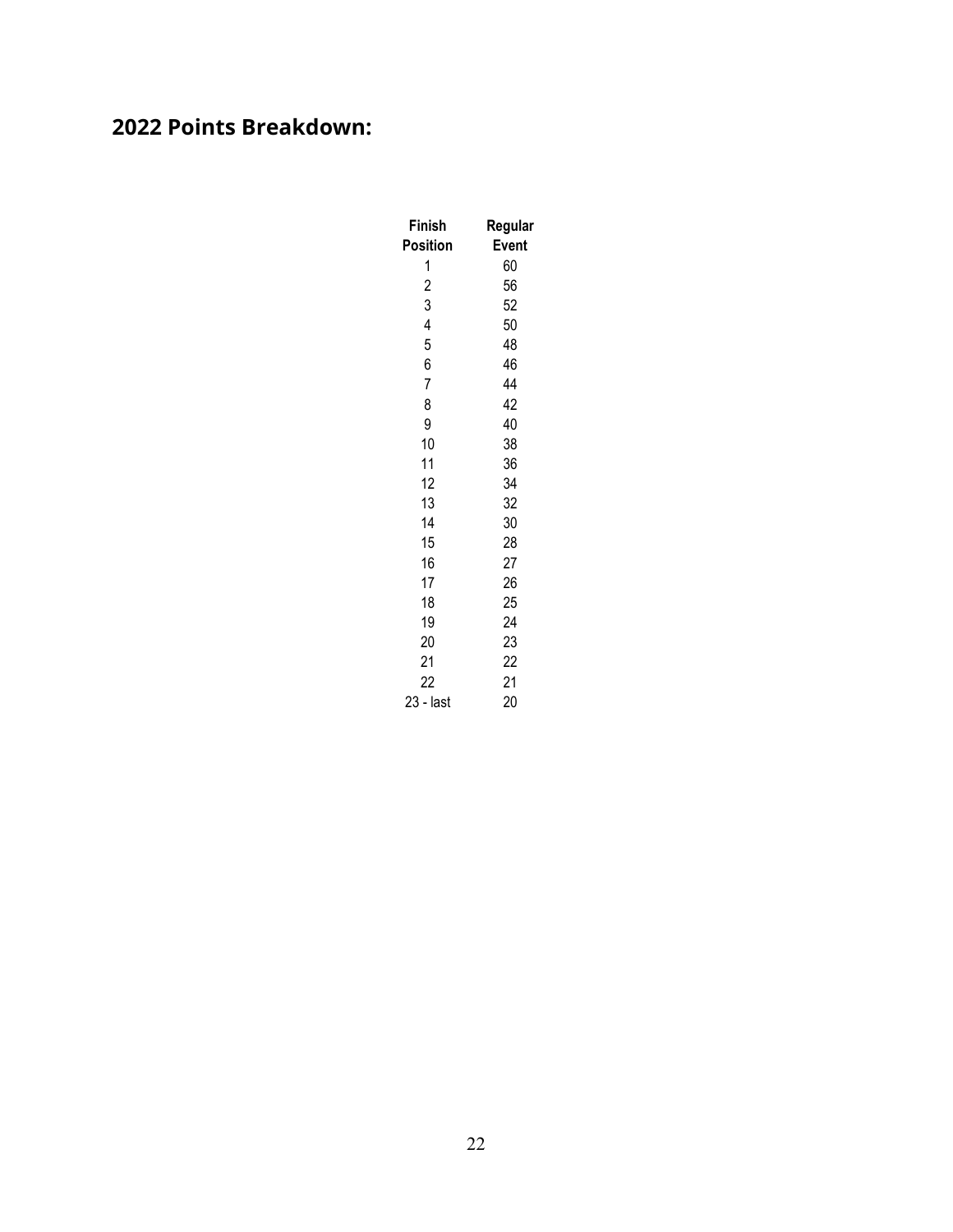

# Kevin's Carpet Cleaning & Flood Services Novice Sportsman Rules

- 1. Cars will operate under 2022 DIRT Sportsman rules. Novice Sportsman may forego the DIRT Fire suppression rules with a 50 lb weight penalty.
- 2. First time rookie competitors in the Novice Sportsman class who move up to the DIRT Sportsman class after July 1st, 2022 will still retain their Rookie of the Year status in the DIRT Sportsman class for 2022. Novice that move up to Sportsman in middle of season will start tail in the Sportsman until management feels that the driver is ready.
- 3. Mini Stocks and Street Stocks will be allowed and encouraged to run the Novice Sportsman class on the same night as their regular class.
- 4. Special awards will be handed out at the end of year banquet for the top Novice Sportsman drivers.
- 5. The Novice Sportsman class is not mandatory for new Sportsman competitors. Rookies who feel that they are ready for the DIRT Sportsman class are more than welcome to start in the DIRT Sportsman class.
- 6. In the event that track management deems a competitor over competitive, the track reserves the right to request that the driver move up to the DIRT Sportsman class.
- 7. Drivers who have driven in the Sportsman division in the past and have struggled are allowed to move back down to compete.
- 8. Novice cars with 5 wins in the season will be subject to having their motor pulled and sent to the dyno. Cars with PACE seals will not be subject to dyno.
- 9. The 2022 Champion will be required to move up to Regular DIRT Sportsman for the 2022 season.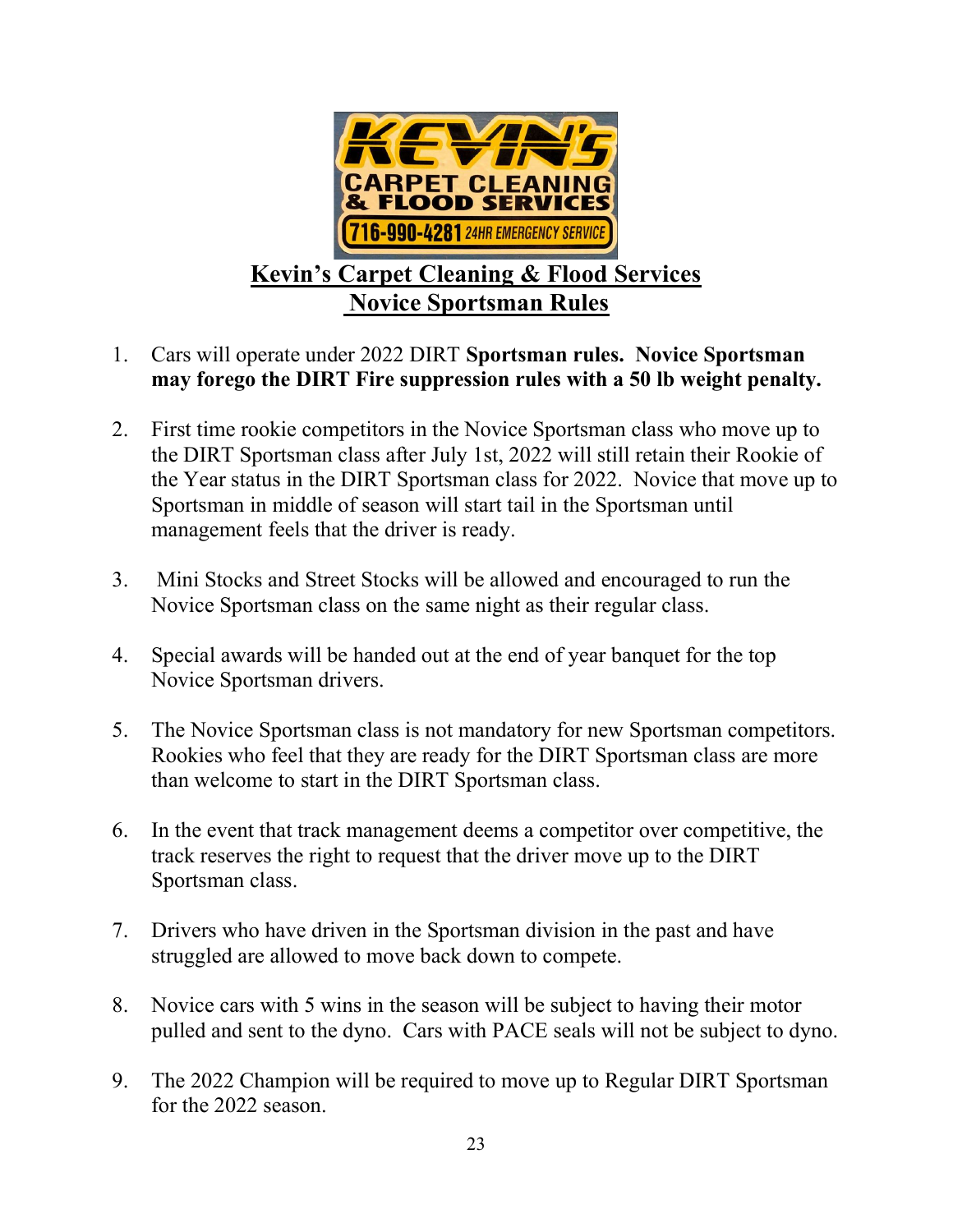

Investor's Services DIRT Sportsman Rules Current 2022 DIRT Sportsman rules will apply

1. Sportsman cars with 3 wins in the season will be subject to having their motor pulled and sent to the dyno. Cars with PACE seals will not be subject to Dyno.



DIRT Krown Collision 358 Modified Rules Current 2022 DIRT 358 Modified rules will apply

1. AMB Transponders, i.e. one-way radios, will be mandatory for all divisions. The frequency used will be 454.0000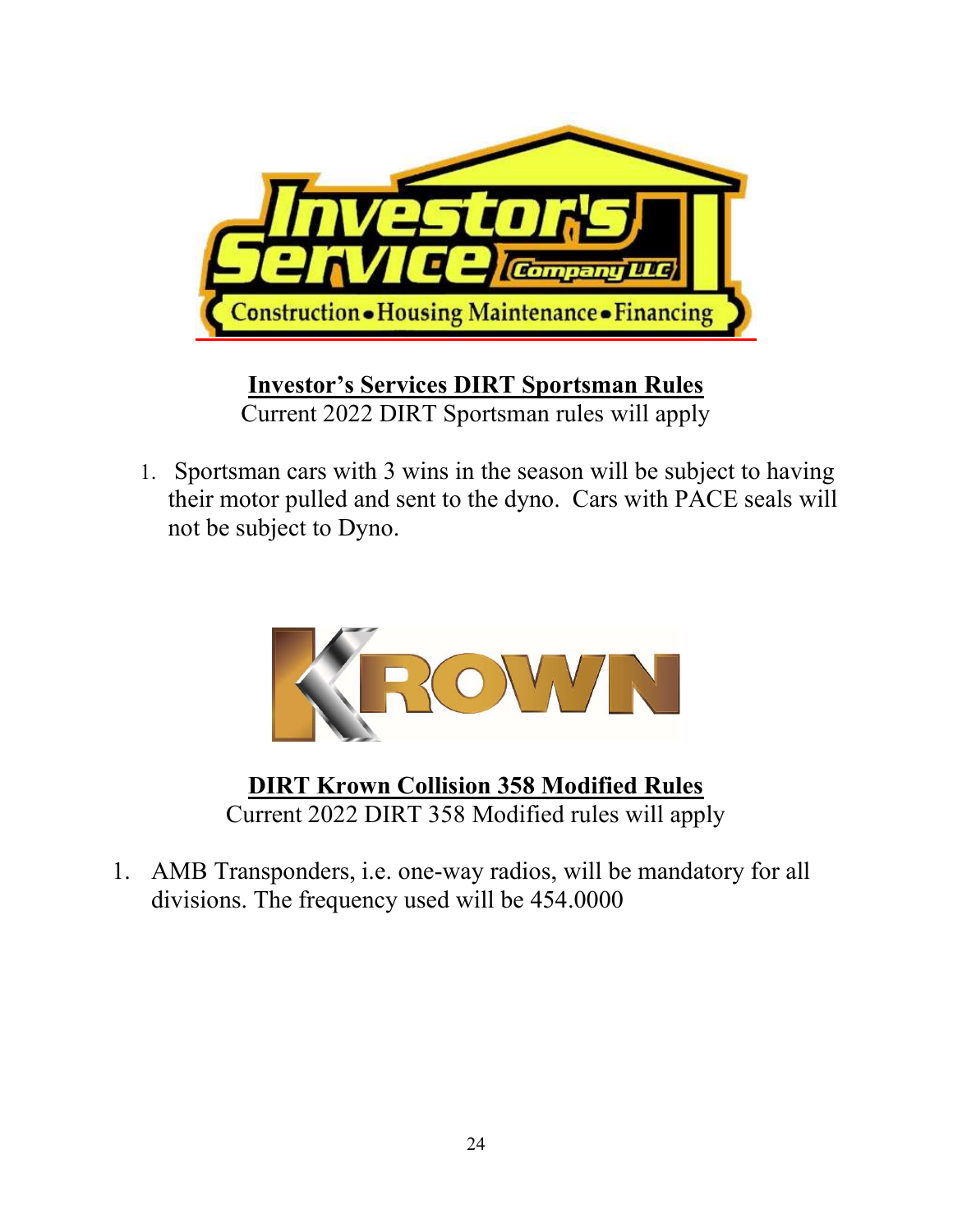

# Sunflowers of Sanborn Mini Stocks Rules (rev. 2/12/22)

### Mini Stock Front Wheel Drive Rules

#### SAFTEY REQUIREMENTS:

 - Aluminum Racing Seat mounted to roll cage with a minimum of 6 grade 8- 3/8 bolts. Full containment seat is strongly recommended.

- 5 Point Seat Belt mounted to roll cage w/recommended fasteners or wrap around style.
- Seat belt cannot be more than 5 years old.

 - Driver's side window net w/quick release is mandatory. Net must be up and secure when on the track.

 - Master Battery shut off mandatory and must be mounted on left side of dash within reach of safety crew and driver. Electric Fuel pump must turn off with switch also

- Window Net Release and Shut Offs must be clearly marked.

 - Helmet 2015 or newer. Fire Protection to follow standard track rules. Minimum single -layer fire suit required. Fire proof gloves required. A head and neck restraint system is strongly recommended.

#### - RACEIVERS will be mandatory. Frequency 454.000.

**REINIFORCEMENTS:** Front and rear hoops permitted with min. 1  $\frac{1}{2}$  x .095 round tubing. Front hoop is intended to replace upper radiator support and upper frame rails and should follow same. Tubing must be 1 continuous tube and welded to the front of the front strut towers (rear of rear strut towers). 2 down tubes each allowed from upper tube to lower frame rails. Roll cage or 2×2 tubing allowed to connect front and rear lower frame rails together in driver compartment along floor.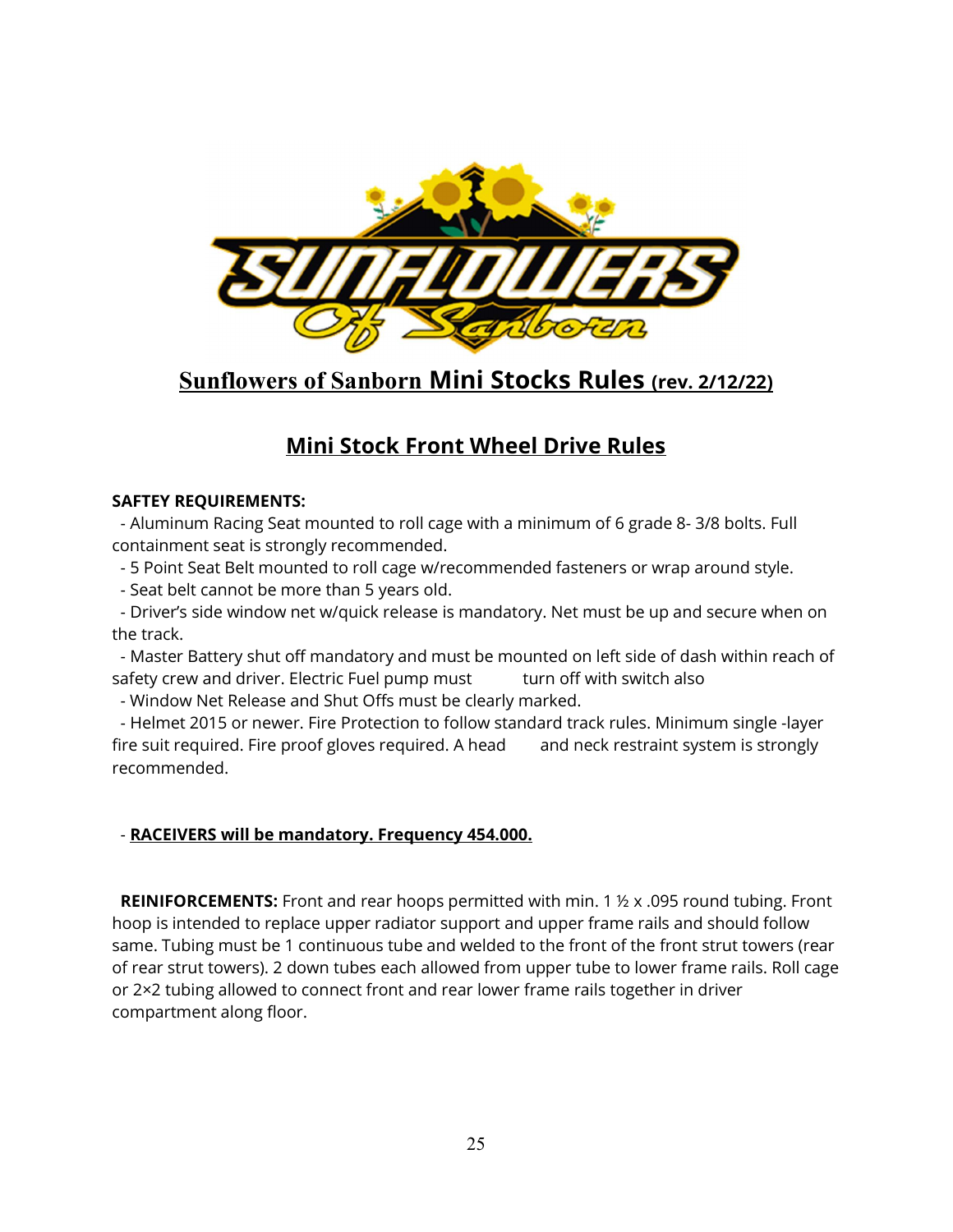Stock Body requirements:

 - Outer door panel skins of same gauge sheet metal are permitted to allow for door bars but MUST have 4 bars on driver's side. Doors must be welded, chained or bolted shut.

 - Sunroof and firewall holes must be covered with at least same gauge sheet metal with rivets, bolts or welding. Engine/fuel area must be sealed off from driver.

 - Hoods and trunks must be secured w/2 safety pins each when using hinges or 4 without hinges.

- Glass must be removed and screen placed in windshield area with 2 support rods.

 - Exterior door bars permitted with 1″ x 1″ square tubing. All exterior tubing must be tight to the body and securely fastened. Ends must be welded closed without any sharp edges. Front and rear tow chain loops are mandatory.

FUEL TANK/CELL: Stock fuel tank permitted as long as it is ahead of rear axle and must be securely fastened with at least 2 straps (additional is recommended). Racing fuel cell is allowed. Fuel cell must be mounted in a safe manner. A firewall Must be in Place between driver Compartment , and fuel cells, fuel lines or tanks. All fuel cells must have rubber flaps.

Body/ Wheels/ Tires:

- Any front wheel drive car. No All -wheel drive cars or all wheel steer cars.

 - Must have stock rear and front Suspensions as from factory. Slotting of factory mounting holes allowed. No racing spring lowering or shocks allowed. Springs may be heated , clamped or use spring rubbers. Spring must be with in 2" of factory installed height.

 - Rear Control arms should be stock but be braced/strengthened/repaired. No aftermarket. Stock production cars only.

 - Must have quality welded minimum 4 point roll cage inside the with a minimum of .095" thickness tubing. Tech has final say in safety of cars.

 - Minimum 3 drivers door bars/ 2 side door bars - 6 or more point cages ok. Drivers door intrusion plate mandatory.

 - No push bars past firewall. Roll cage may extend forward behind bumpers . Bumpers must be covered in some way with no exposed sharp corners.

 - Aftermarket Racing Wheels Permitted. Maximum wheel width seven inches (Measured inside of bead to inside of bead). Beadlocks allowed.

 - Street legal DOT tire required. No Drag radials, mud grip lug tires, racing tires or racing recapped tires allowed.

 Directional tires are allowed. Tires can be mixed or matched for stagger. 6 WEEK BURN OFF OF YOUR CURRENT TIRES.

#### DOT TIRES ARE REQUIRED STARTING JUNE 10, 2022.

-Aftermarket nose pieces allowed.

- 6' metal support to extend out behind nose piece or to hold grill in place allowed.

- No push bars to extend outside bumpers or beyond nose piece.
- No Mirrors are allowed.

- Cars should remain as close to stock appearing as possible. Gutting of Body is allowed.

- Can buy aftermarket 5 star body, or build your own out of sheet steel or Aluminum.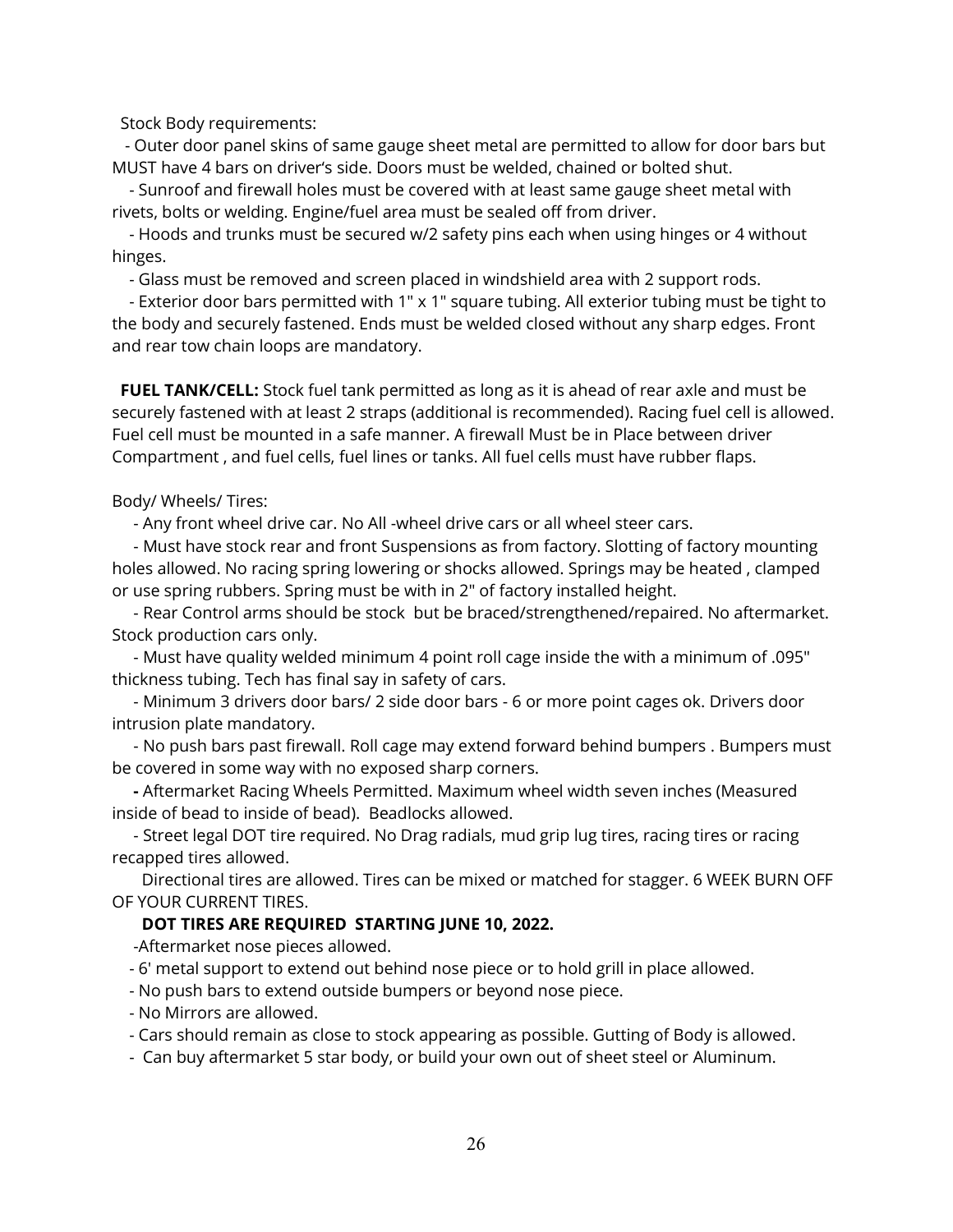**ENGINE:** Must be a Stock 4 cylinder Car. Motor Must Be Stock Appearing. No turbo chargers or rotary engines allowed. Stock type fuel injection or stock manufactured carburetor only (Motorcraft, ect.) 0.800"maxiumum throttle body spacers may be used. No Holley , Weber or other racing carburetor allowed. Motor Must be stock appearing and in stock location. Motor must match car ( ex- Honda - Must have Honda Engine, ect.)

Any air or oil filters (K&N , ect.) Intake Must be Stock intake. No Skunk 2, ect.

 No Cold Air intake or fuel injection-must be stock type breather system. A flexible rubber or plastic hose may be used in place of a stock air box tube. No Smooth metal or plastic tubes allowed. Aftermarket radiators are allowed. Radiators can be braced for support. Aftermarket racing headers are allowed. No Stainless Steel. No Coated. Computer may be chipped and or tuned. A standalone ECU and aftermarket harness allowed. Ignition coil must remain OEM.

WEIGHT: Minimum weight is 2250 lbs. with car and driver at the completion of race. All added weight must be painted white and include car #. Any racecar will be disqualified if weight falls off.

**EXHAUST:** Exhaust recommended to exit behind driver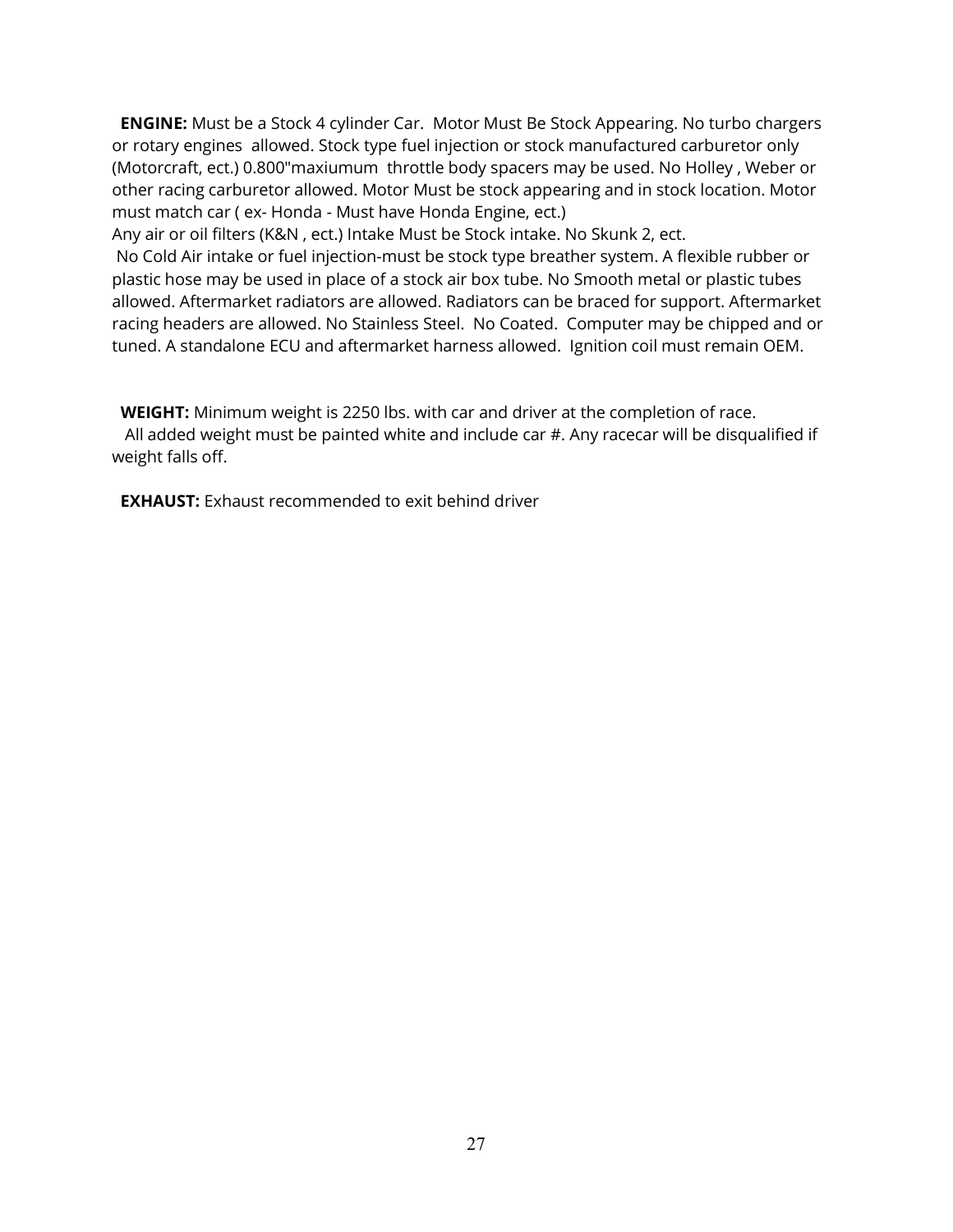#### Mini Stock Rear Wheel Drive Rules

### #1 – Body

1.1 STOCK APPEARING BODIES ONLY! Can buy aftermarket body packages from 5 star Bodies or Performance Bodies or make your own bodies from steel or aluminum will be legal. No spoilers over 4 in tall, including sides.

1.2 Rear body must be closed in.

1.3 Any 4 cylinder Rear Wheel Drive front engine Car.

1.4 Minimum weight 2250 lbs. with car & driver at completion of the race.

1.5 Recommend to tie front frame to rear of car with 2×2 and attach roll cage to 2×2 but not mandatory.

1.6 Must have complete 4 point cage installed in professional matter 1 1/2″ .095 tubing min 3 door bars on drivers side. 6 point cage with 4 driver and 3 passenger side door bars strongly recommended.

1.7 Aluminum racing seat and 5 point harness mandatory! Seat must be attached to roll cage with at least 6 Grade 8 3/8 bolts. Belts must not be older than 5 years and properly attached to roll cage.

1.8 12 gal max racing fuel cell STRONGLY recommended. If running stock fuel tank must have steel skid plate and be securely mounted.

#### #2 – Front / Rear Suspension

2.1 Chassis must retain stock type suspension. NO adjustable spring pockets allowed

2.2 Wheel base must be stock for that make/model car. Wheel base MUST be square within a 1/2″ tolerance on both sides.

2.2.1 Tracking of cars will be strictly enforced!

2.3 Only Steel Body Non Adjustable Shocks Permitted. Maximum new cost of \$100 per shock or strut.

2.4 No rebuildable or re-valving of shocks at all!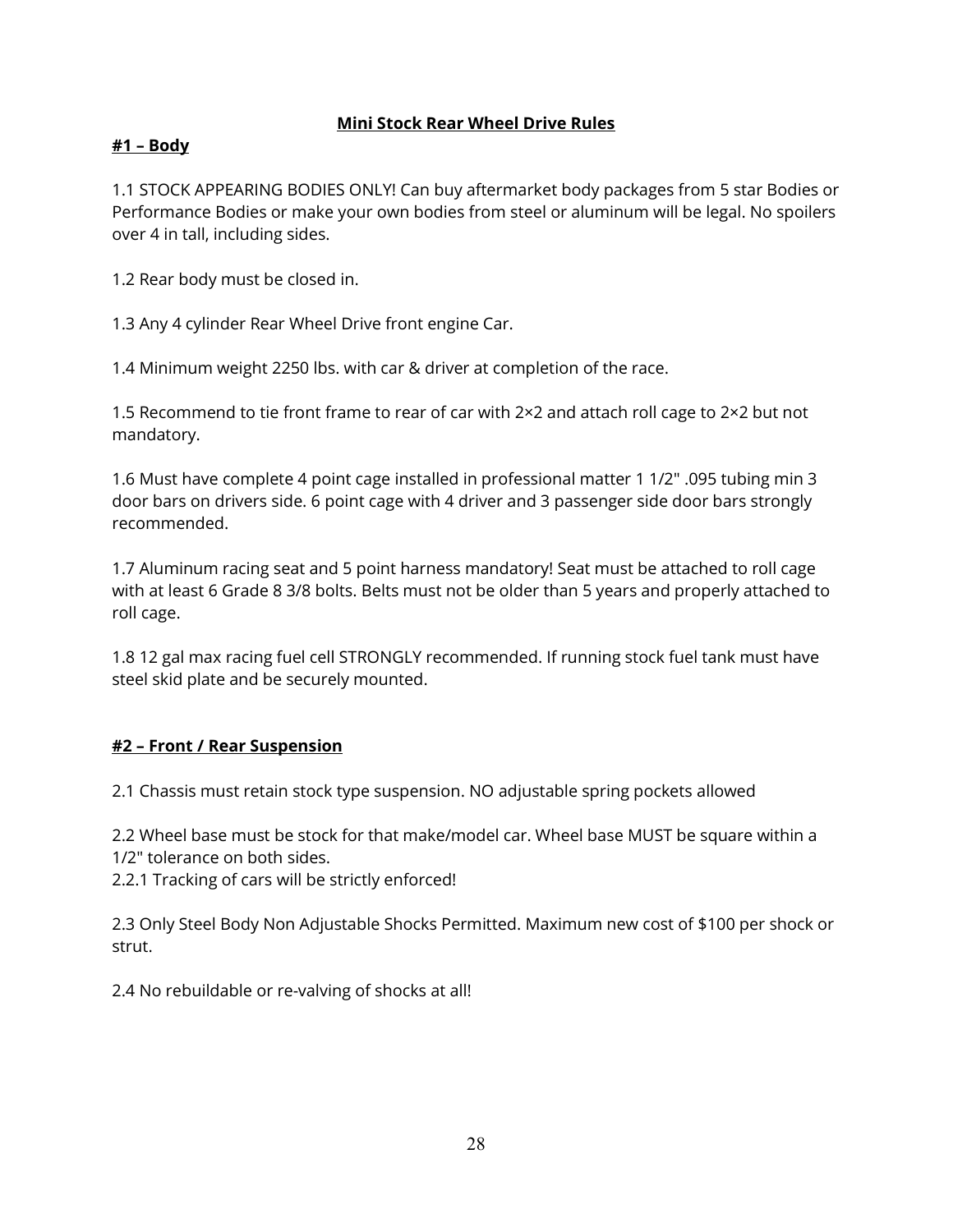#### #3 – Engine

3.1Must be A stock 4 cylinder Car. Engine must be Stock Appearing. DOHC engines are allowed. No Rotary Motors Allowed

3.2 No turbo chargers, only naturally aspirated motors.

3.3 Must be same engine for make.

3.4 Stock intake may be machined, porting allowed.

3.5 No high performance ignitions or ignition boxes. OEM only.

3.6 Stock carburetors, stock fuel injected or stock Holley 2 barrel 4412 or 4412s carburetors must pass track tech inspection tools.

3.7 Headers allowed . Stock manifolds are allowed.

3.8 OEM 12volt ignition systems only.

#### #4 – Transmission, bell housing, drives shaft

DRIVETRAIN: transmissions, differentials, flywheels and torque converters must remain stock. No lightening. Clutch and pressure plate must be Stock. A 1" hole in bell housing in line with clutch mandatory. Transmission must have ALL working gears. No light weight driveshafts. Cars may have locked differentials.

4.1 Front and rear hoops strongly suggested.

#### #6 – Tires and Wheels

6.1 Steel racing wheels 7" wide. Beadlocks allowed.

6.2 6 Week Burn off period on your current tires. DOT tires starting June 10, 2022 .

NO WHEEL SPACERS. Maximum 2" wheel offset.

#### #7 – Other

7.1 EXHAUST: Exhaust recommended to exit behind driver. Maximum exhaust size is 2.5" OD. Stock manifolds or headers allowed. Exhaust must not run through the interior of the car.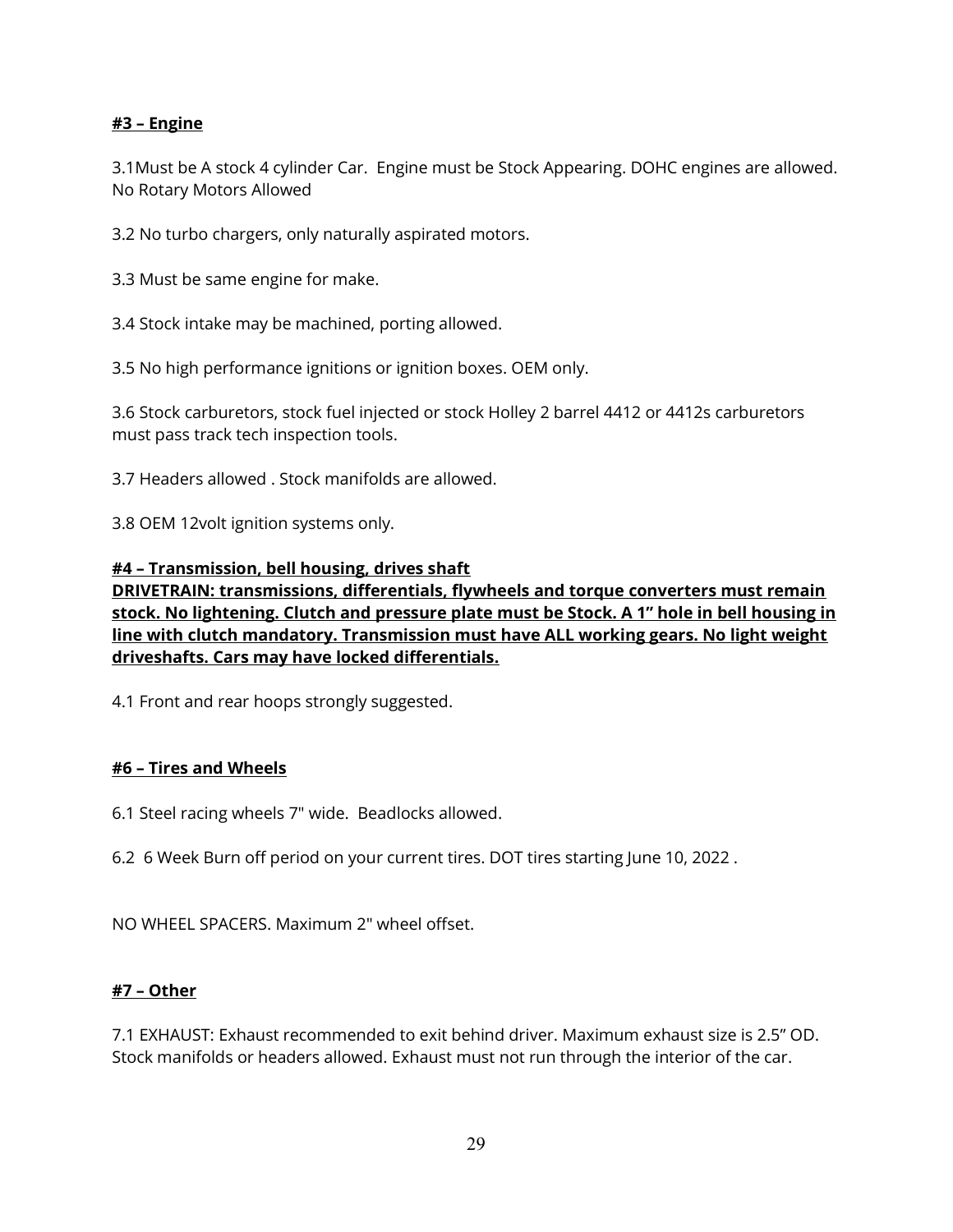

NOTE: While the above rules offer a good outline, not everything can be covered by a written rule. If a car has a part that no one else has, and its not mentioned in the rules, its not assumed legal. Ask First.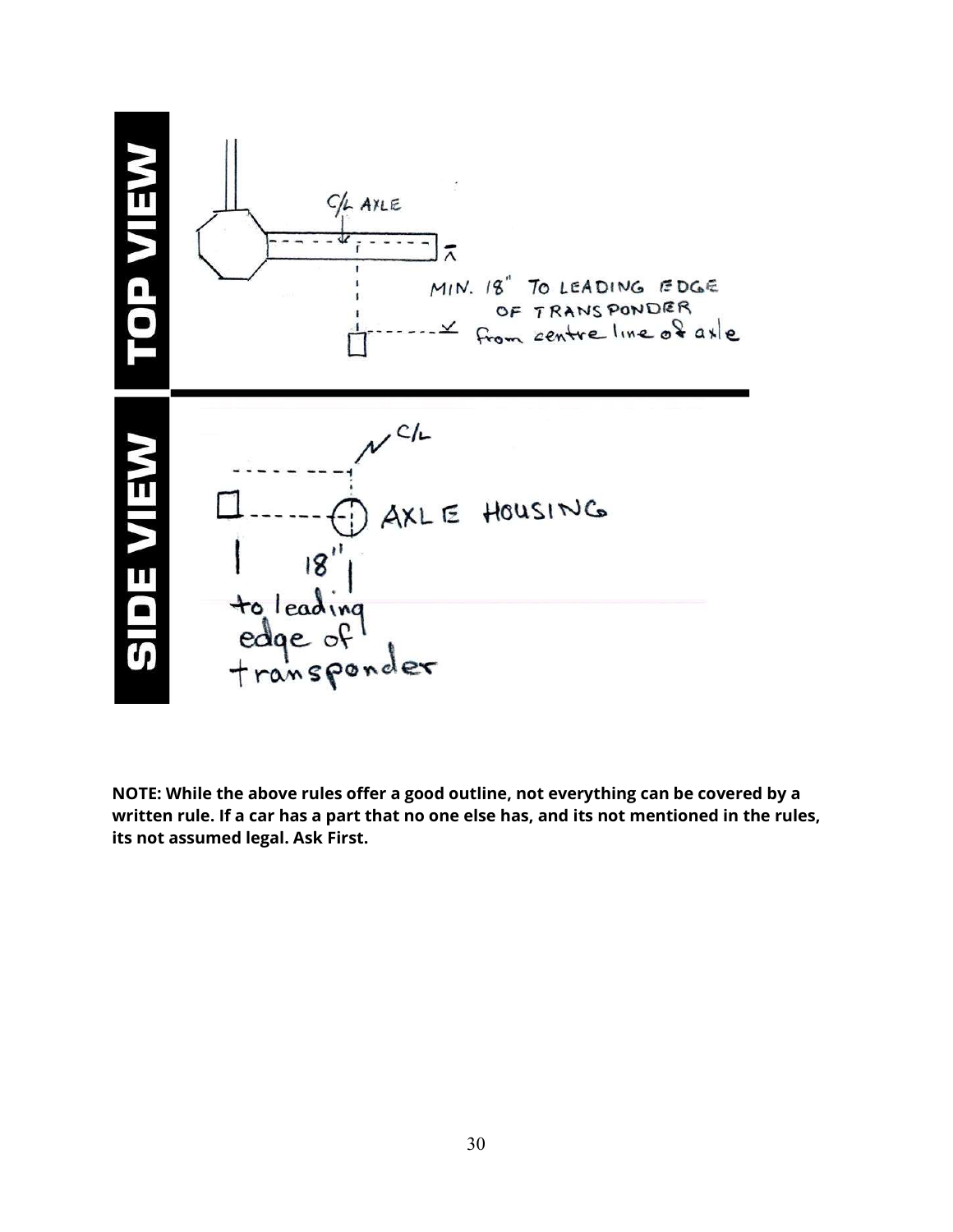# 2022 Ki-Po Motors STREET STOCK RULES



#### #1 – Body

- 1.1 Any American made, rear wheel drive car or pickup
- 1.2 Minimum wheel base will be 107" with a 1" tolerance

1.3 Full frame cars may replace rear frame after kick ups with 2 x 3 tubing

1.4 Stock unibody cars may replace with  $2 \times 3$ , 36" back from centerline of front wheels, must go over the top of rear-end housing.

1.5 BRP (Camaro clip) late model chassis allowed, must be converted to either F body (leaf) or G body (coil) rear suspension. Must be converted to 2 x 2 or 2 x 3 rails, from the point of termination of the stock clip rearward. Up rails back may be tubular.

1.6 Minimum weight of 2900 lbs except 400 cubic inch motors – must weigh 3000 lbs with driver, after completion of race. Track scales will be used to determine legal weight. All lead must have car numbers on them.

1.7 4-point roll cage minimum, with 4 door bars on driver's side, front and rear hoops. 1 ½" .095 tubing minimum. Driver's door intrusion plate mandatory.

1.8 Stock steel bodies allowed, optional aftermarket steel or aluminum bodies (AR bodies, 5 Star bodies, Performance bodies) legal. Rear windows on cars using station wagon bodies remain open at all times. 5" spoiler allowed with 5" sides. Plastic fenders allowed.

1.9 Maximum body width 82".

1.10 Must run stock type nose (no MD3, or Dominator type late model). Tail pieces optional.

1.11 Must run rear bumper, minimum 12" off track surface, and remain inside of rear quarter panels.

1.12 Cold air boxes allowed.

1.13 All cars must be presentable.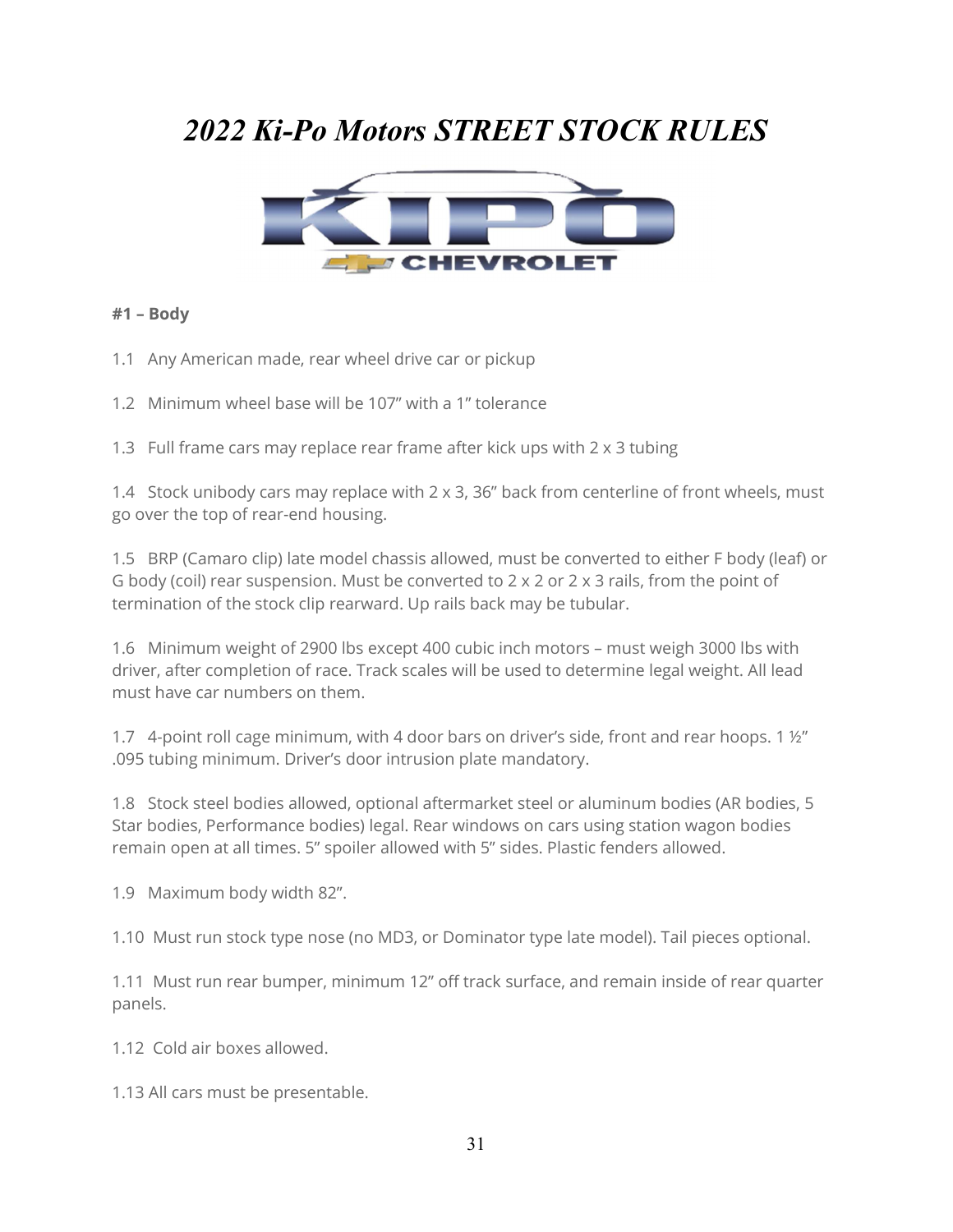#### #2 – Front Suspension

2.1 All suspension and steering components must be in stock location. Any OE style lower control arm allowed except tubular style not allowed. Steel tubular style upper control arms, shocks, and tie rods may be changed to Heim ends. Heim end tubular upper controls arms allowed. After market center links allowed.

2.2 Steering quickeners allowed.

2.3 Jacking bolts allowed.

2.4 One non-adjustable, steel body shock per wheel, mounting location optional, no Schrader valves, or coil-overs allowed. Any gas ports must be sealed.

2.5 No bump stops allowed on any shock. Internal or external, or any located anywhere on the chassis.

### #3 – Rear Suspension

3.1 Leaf springs allowed, Chevy or Chrysler.

3.2 No pull bars. No 3 link. No Panhard or jbars allowed.

3.3 Floater rear-ends allowed. No gun-drilled axles, no wrap-up axles and both axles (left to right) must be same diameter. Solid axles only. Steel spool only. No lockers or traction devices. No cambered styledrive flanges allowed.

3.4 No quick change rear-ends allowed.

3.5 Rear end side, arm/housing brackets must be in stock location horizontally on axle tube. Arms can be located anywhere vertically in brackets, no more than 6  $\frac{3}{4}$ " from housing.

3.6 Coil springs must be mounted straight above the axle and 34 inches center to center.

3.7 Chassis side mounting brackets (upper and lower) must be in stock locations (+/- 1"). Must be stock width and stock height.

Upper bars chassis side – can only use three holes on the right side and three holes on the left side. The three holes on the right side must match the left side, vertically only. Open holes must be plugged.

Lower bars chassis side – can only use three holes on the right side and three holes on the left side. The three holes on the right side must match the left side, vertically only. **Open holes** must be plugged.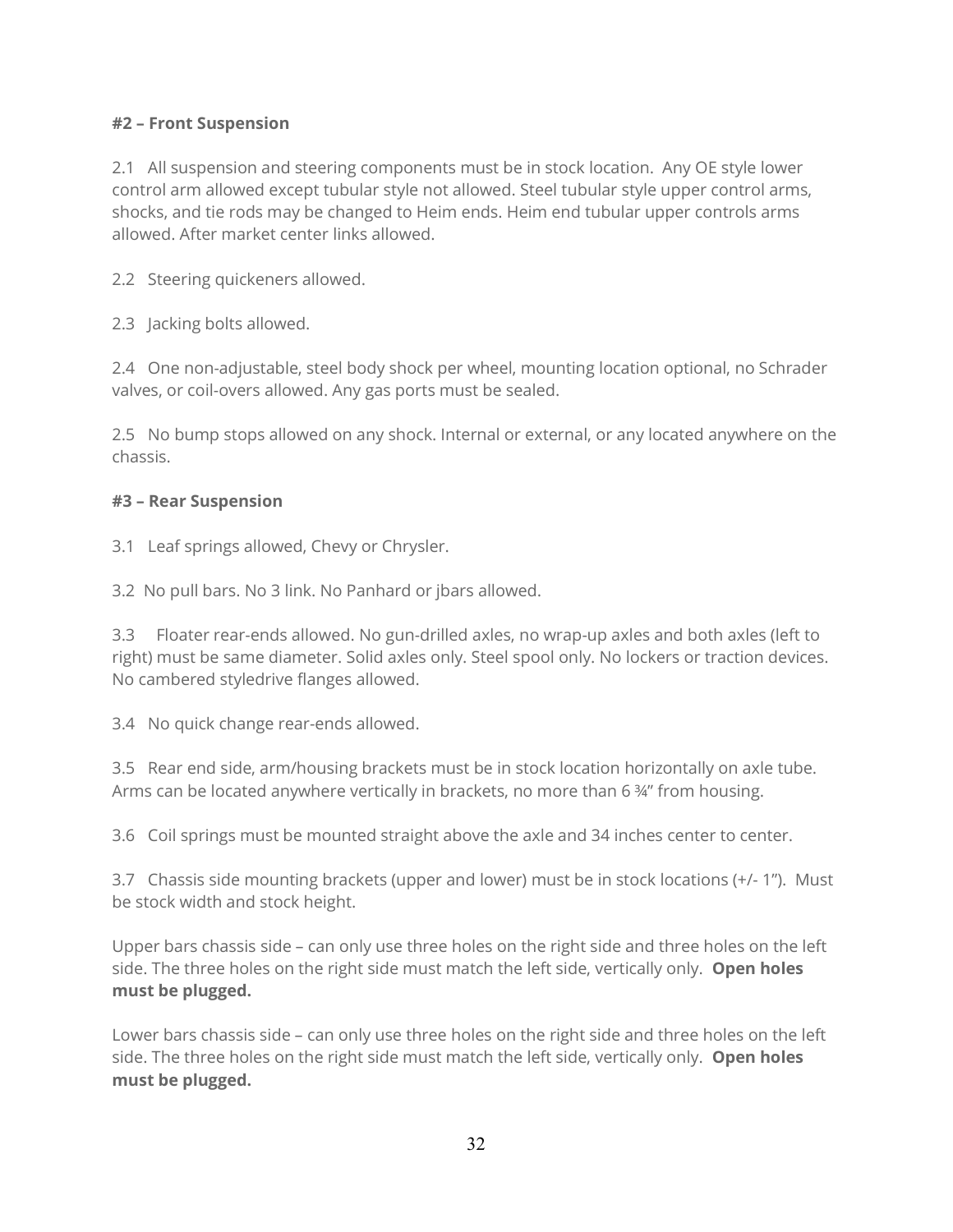Upper and lower holes must be within one inch of the center hole. All coil cars must be double triangulated 4-link. Upper links must run from the rear-end housing inward to outward. Lower links must run outward to inward.

3.8 Rear clip must be centered with front clip.

3.9 Rear control arms may be converted to adjustable rods with Heim's but must retain stock length (+/- 1"). Mono ball also allowed. No spring rod or biscuit style control arms.

3.10 One non-adjustable, steel body shock per wheel, mounting location optional, no Schrader valves, or coil-overs allowed. Any gas ports must be sealed.

3.11 No coil spring shock sliders anywhere on car

### #4 – Engine

### Option 1:

Factory sealed 602 crates with stock venture Holley 650 carb (4777, 80777, or 4150 HP allowed).

### Option 2:

4.1 All engines must remain stock stroke configuration for that manufacturer and cubic inch. Stock or stock replacement, unaltered crankshafts only. Minimum 46 lbs, no lightening or knife edging. No billet or aluminum rods.

4.2 Flat top or dished pistons only, no part of the piston may extend above deck surface of block.

4.3 Maximum overbore – GM 350.070, Ford 351.070, Chrysler 360.040, GM 400.040.

4.4 Stock production blocks only.

4.5 Cast iron stock production heads, bowtie heads (no bowtie vortec permitted), Dart SS10021070 or 10021010, World Products 043600 or 043610 with max 2.02 intake and 1.60 exhaust valve. Vortec 906 and 062 heads allowed. Dart 180 only – part #'s 10110010F or 10110010. Engine quest heads allowed Ch350c, ch350h. Ford N heads not allowed.

4.6 No titanium valves allowed.

4.7 No porting of heads allowed.

4.8 Roller rocker arms allowed, max ratio of 1.6 – can be mixed. No shaft rockers unless factory stock.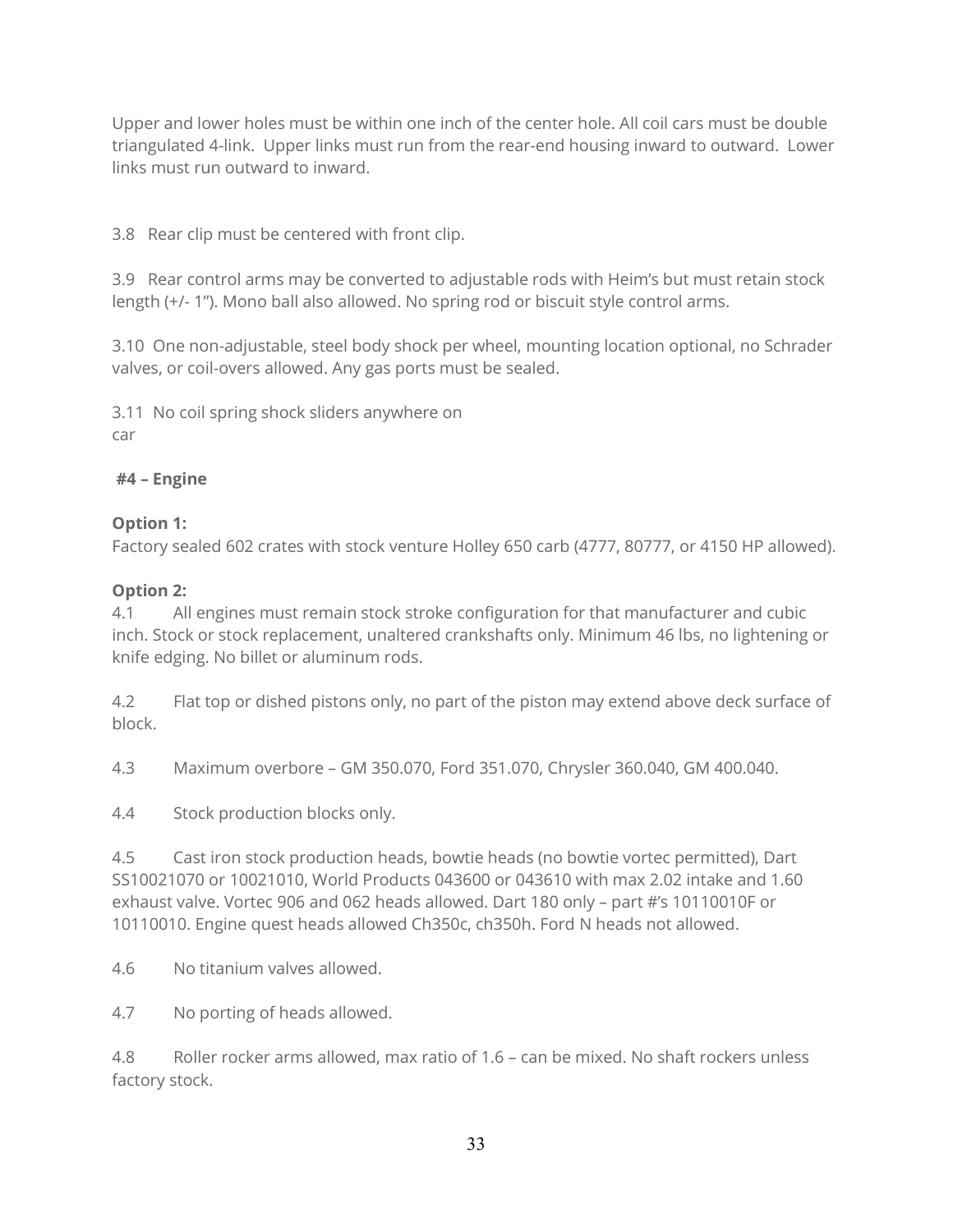4.9 Screw in studs, guide plates, and stud girdles will be permitted.

4.10 No Roller camshafts. Must have OEM firing order.

4.11 Engine setback MAX, center of number 1 spark plug hole in line with center of upper ball joint.

4.12 Factory stock distributor, points or HEI permitted.

4.13 12-volt electrical system only.

4.14 Holley 4412 or 4412s, HP, or XP carbs allowed. Stock 1-3/8" ROUND venture size, all carbs must pass with track tech tools. Base plate butterflies cannot exceed 1.688". Must have two return springs. throttle stop recommended.

4.15 Stock cast iron 2 barrel, or optional aluminum intakes permitted. No porting, No marine, and No military intakes allowed. Weiand 7547-1 (chevy), 7515, 7516 (ford), 7545, Edelbrock 5001, 2116 (chevy), m 5021, 5081, 5076 (Chrysler), and GM GMPP 602 crate intakes will be permitted. Weiand 8150, Edelbrock 7116 allowed.

4.16 Any aluminum 2-barrel adapter, maximum adapter thickness of 1 1/8" with gaskets.

4.17 1-5/8 or 1-3/4 headers only, crossover headers or conventional down under headers or side exit allowed. No step, tri y, 180 degree, or late model style headers. No merge collectors and two into one.

4.18 **Mufflers mandatory**, must exit behind driver. 3" pipes maximum.

4.19 Site plug mandatory 3-6 inches from front of pan on left side.

4.20 Stock style fuel pump. No rear bell housing drive accessories allowed.

### #5 – Transmission, Bellhousing, Driveshaft

5.1 Any transmission, automatic or standard allowed. Standard must have steel bellhousing or blanket.

5.2 Steel driveshaft painted white.

5.3 Driveshaft hoops mandatory, 6" from front U-joint and another in the middle of the driveshaft.

5.4 Bert/Brinn/Falcon style tranny allowed. Outboard starter style bell housing allowed.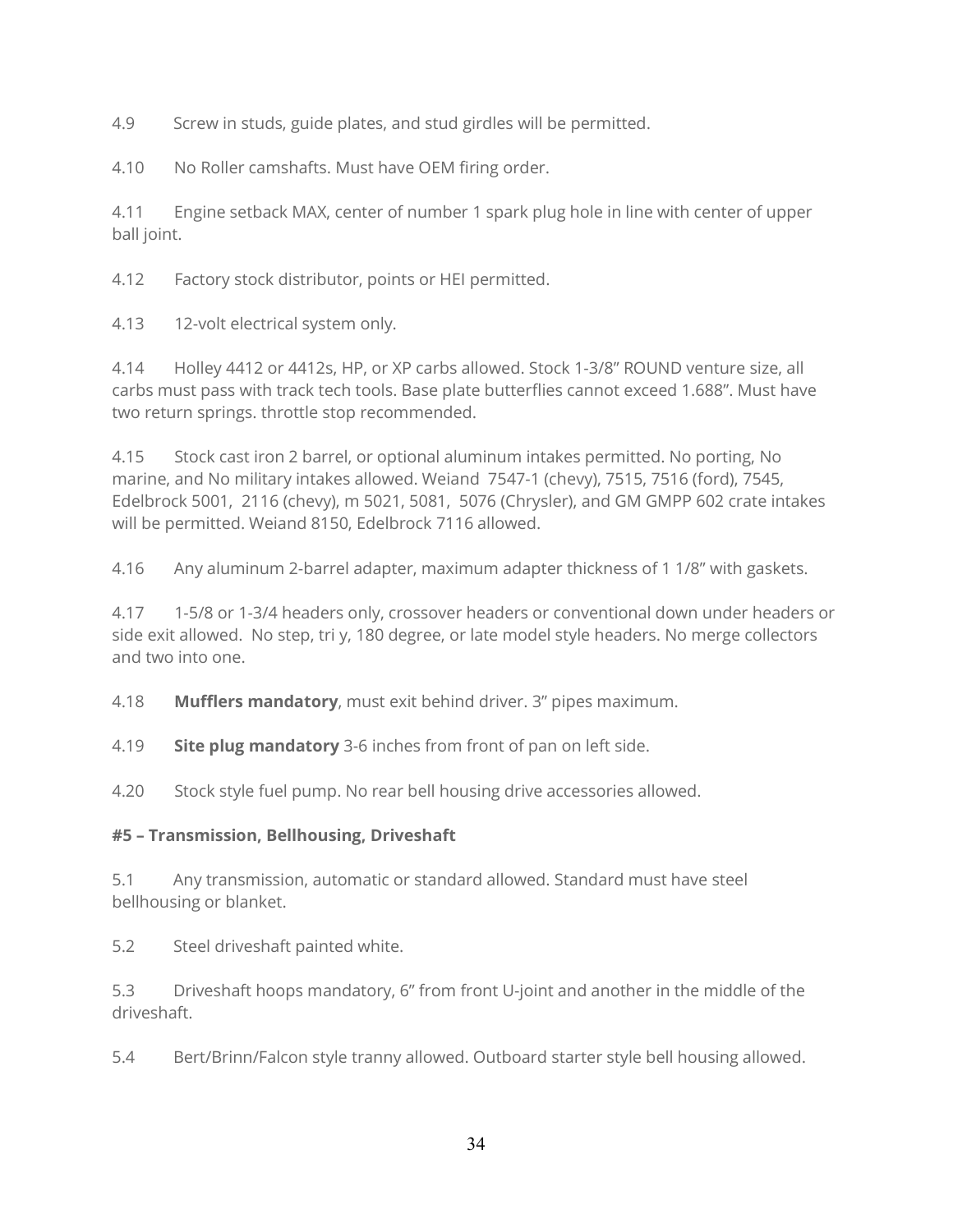#### #6 – Brakes

- 6.1 4-wheel brakes mandatory. No brake shut-offs.
- 6.2 OEM calipers only. No floating calipers allowed.
- 6.3 Aftermarket master cylinder allowed.
- 6.4 Remote brake adjuster allowed.

#### #7 – Tires and Wheels

- 7.1 Steel wheels only with a maximum width of 8", bead-locks allowed. No bleeders.
- 7.2 No wide 5 hubs allowed.
- 7.3 Must have racing type 1" lug nuts.

7.4 American Racer and Hoosier 26.5/27.5 8" tires stocker or E-mod only. Medium or harder only, no softs allowed. American Racer 245/70/2015 DIRT compound non-DOT tires also permitted. No snows, aggressive tread, or duals permitted. No chemical treating.

7.5 Wheel covers allowed – no plastic. Must be bolted by a minimum of 3 bolts.

#### #8 – Safety

8.1 All cars must have an aluminum racing seat safely installed with no less than 6 bolts (subject to tech).

Full containment seat recommended.

8.2 All cars must have a window net securely mounted. Net must be up and secure when on track.

- 8.3 All drivers must have a WORKING one-way radio on the 454.000 frequency.
- 8.4 All fuel cells must have rubber flaps and foam.
- 8.5 All cars must have chain on front bumper.
- 8.6 Seatbelts must be within two years.

8.7 Transponders must be mounted from the center of the rear axle rearward 12 inches to the front of the transponder. Transponders are mandatory at all times.